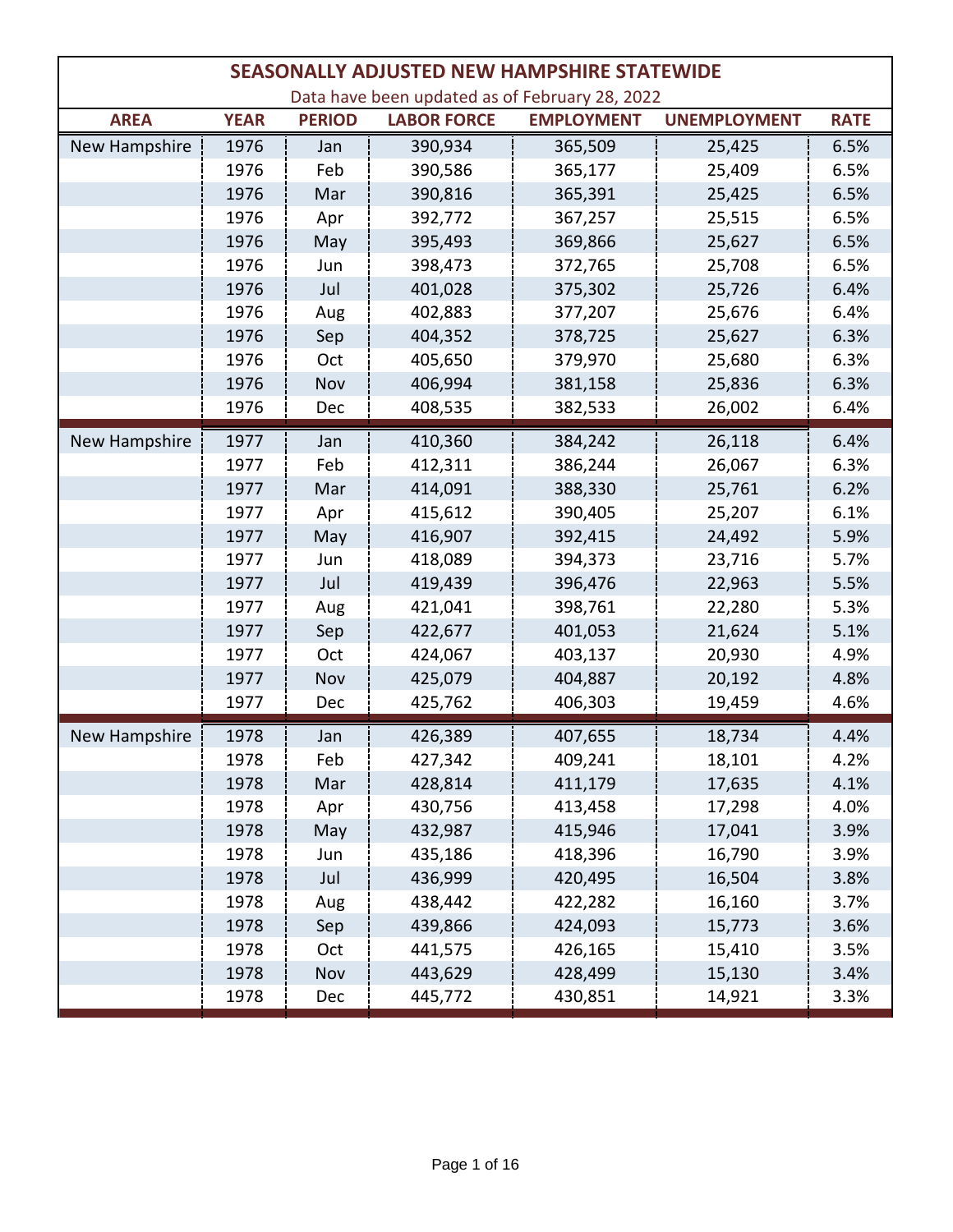|               |             |               |                    | <b>SEASONALLY ADJUSTED NEW HAMPSHIRE STATEWIDE</b> |                     |             |
|---------------|-------------|---------------|--------------------|----------------------------------------------------|---------------------|-------------|
|               |             |               |                    | Data have been updated as of February 28, 2022     |                     |             |
| <b>AREA</b>   | <b>YEAR</b> | <b>PERIOD</b> | <b>LABOR FORCE</b> | <b>EMPLOYMENT</b>                                  | <b>UNEMPLOYMENT</b> | <b>RATE</b> |
| New Hampshire | 1979        | Jan           | 447,662            | 432,940                                            | 14,722              | 3.3%        |
|               | 1979        | Feb           | 449,052            | 434,615                                            | 14,437              | 3.2%        |
|               | 1979        | Mar           | 449,935            | 435,909                                            | 14,026              | 3.1%        |
|               | 1979        | Apr           | 450,483            | 436,897                                            | 13,586              | 3.0%        |
|               | 1979        | May           | 451,046            | 437,802                                            | 13,244              | 2.9%        |
|               | 1979        | Jun           | 451,960            | 438,816                                            | 13,144              | 2.9%        |
|               | 1979        | Jul           | 453,439            | 440,102                                            | 13,337              | 2.9%        |
|               | 1979        | Aug           | 455,398            | 441,593                                            | 13,805              | 3.0%        |
|               | 1979        | Sep           | 457,468            | 443,021                                            | 14,447              | 3.2%        |
|               | 1979        | Oct           | 459,334            | 444,278                                            | 15,056              | 3.3%        |
|               | 1979        | Nov           | 460,837            | 445,327                                            | 15,510              | 3.4%        |
|               | 1979        | Dec           | 462,000            | 446,114                                            | 15,886              | 3.4%        |
| New Hampshire | 1980        | Jan           | 462,922            | 446,557                                            | 16,365              | 3.5%        |
|               | 1980        | Feb           | 463,764            | 446,621                                            | 17,143              | 3.7%        |
|               | 1980        | Mar           | 464,686            | 446,376                                            | 18,310              | 3.9%        |
|               | 1980        | Apr           | 465,636            | 445,870                                            | 19,766              | 4.2%        |
|               | 1980        | May           | 466,504            | 445,214                                            | 21,290              | 4.6%        |
|               | 1980        | Jun           | 467,256            | 444,676                                            | 22,580              | 4.8%        |
|               | 1980        | Jul           | 467,873            | 444,501                                            | 23,372              | 5.0%        |
|               | 1980        | Aug           | 468,404            | 444,816                                            | 23,588              | 5.0%        |
|               | 1980        | Sep           | 469,054            | 445,717                                            | 23,337              | 5.0%        |
|               | 1980        | Oct           | 469,976            | 447,085                                            | 22,891              | 4.9%        |
|               | 1980        | Nov           | 471,273            | 448,795                                            | 22,478              | 4.8%        |
|               | 1980        | Dec           | 472,993            | 450,779                                            | 22,214              | 4.7%        |
| New Hampshire | 1981        | Jan           | 474,882            | 452,734                                            | 22,148              | 4.7%        |
|               | 1981        | Feb           | 476,546            | 454,349                                            | 22,197              | 4.7%        |
|               | 1981        | Mar           | 477,764            | 455,496                                            | 22,268              | 4.7%        |
|               | 1981        | Apr           | 478,494            | 456,147                                            | 22,347              | 4.7%        |
|               | 1981        | May           | 478,788            | 456,324                                            | 22,464              | 4.7%        |
|               | 1981        | Jun           | 478,864            | 456,138                                            | 22,726              | 4.7%        |
|               | 1981        | Jul           | 479,025            | 455,765                                            | 23,260              | 4.9%        |
|               | 1981        | Aug           | 479,427            | 455,343                                            | 24,084              | 5.0%        |
|               | 1981        | Sep           | 480,084            | 454,901                                            | 25,183              | 5.2%        |
|               | 1981        | Oct           | 480,938            | 454,452                                            | 26,486              | 5.5%        |
|               | 1981        | Nov           | 481,821            | 453,924                                            | 27,897              | 5.8%        |
|               | 1981        | Dec           | 482,617            | 453,279                                            | 29,338              | 6.1%        |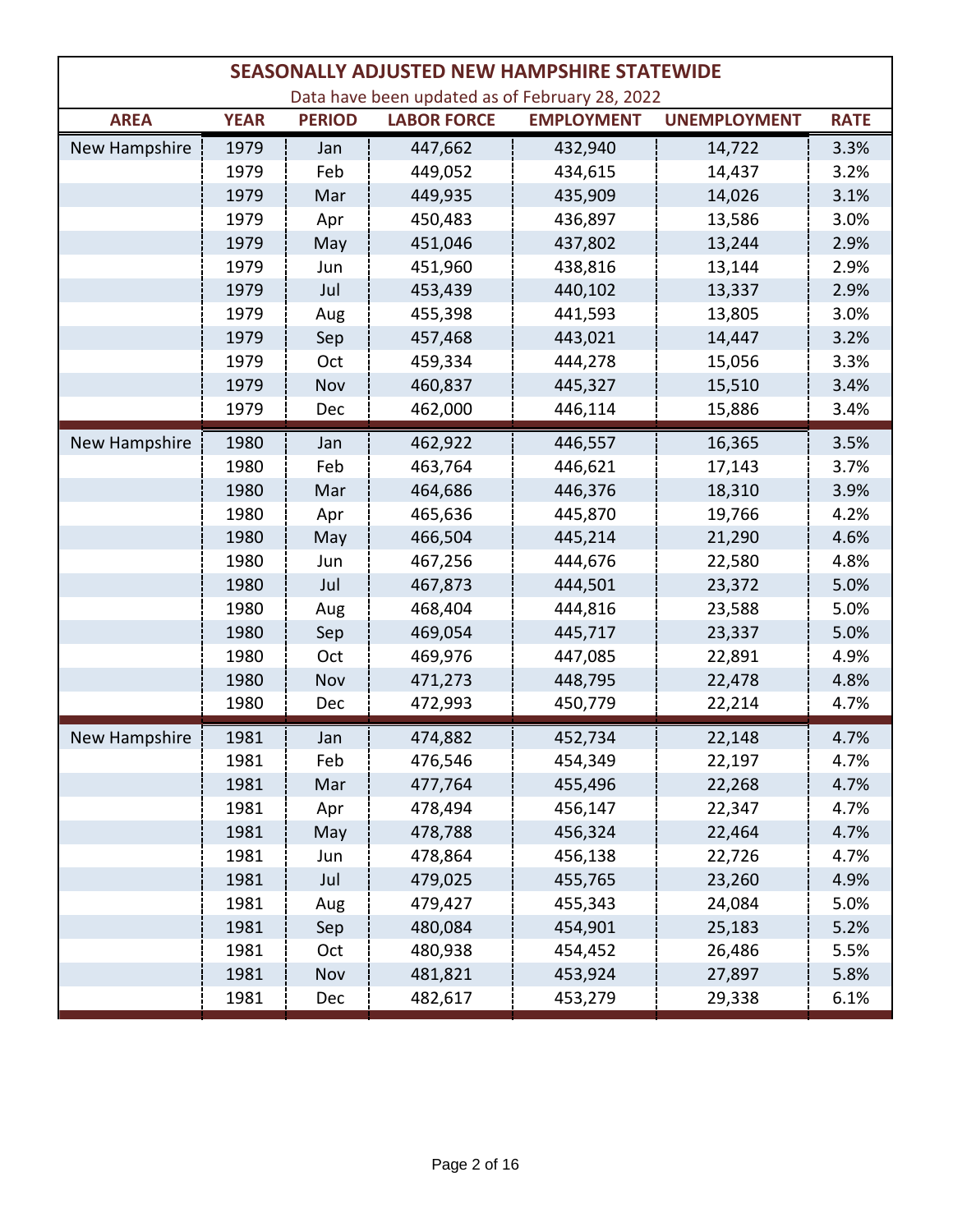|                      |             |               |                    | <b>SEASONALLY ADJUSTED NEW HAMPSHIRE STATEWIDE</b> |                     |             |
|----------------------|-------------|---------------|--------------------|----------------------------------------------------|---------------------|-------------|
|                      |             |               |                    | Data have been updated as of February 28, 2022     |                     |             |
| <b>AREA</b>          | <b>YEAR</b> | <b>PERIOD</b> | <b>LABOR FORCE</b> | <b>EMPLOYMENT</b>                                  | <b>UNEMPLOYMENT</b> | <b>RATE</b> |
| <b>New Hampshire</b> | 1982        | Jan           | 483,358            | 452,669                                            | 30,689              | 6.3%        |
|                      | 1982        | Feb           | 484,094            | 452,180                                            | 31,914              | 6.6%        |
|                      | 1982        | Mar           | 484,813            | 451,853                                            | 32,960              | 6.8%        |
|                      | 1982        | Apr           | 485,598            | 451,867                                            | 33,731              | 6.9%        |
|                      | 1982        | May           | 486,440            | 452,255                                            | 34,185              | 7.0%        |
|                      | 1982        | Jun           | 487,198            | 452,844                                            | 34,354              | 7.1%        |
|                      | 1982        | Jul           | 487,790            | 453,441                                            | 34,349              | 7.0%        |
|                      | 1982        | Aug           | 488,286            | 454,016                                            | 34,270              | 7.0%        |
|                      | 1982        | Sep           | 488,801            | 454,633                                            | 34,168              | 7.0%        |
|                      | 1982        | Oct           | 489,372            | 455,316                                            | 34,056              | 7.0%        |
|                      | 1982        | Nov           | 489,995            | 456,113                                            | 33,882              | 6.9%        |
|                      | 1982        | Dec           | 490,627            | 457,138                                            | 33,489              | 6.8%        |
| New Hampshire        | 1983        | Jan           | 491,334            | 458,504                                            | 32,830              | 6.7%        |
|                      | 1983        | Feb           | 492,235            | 460,334                                            | 31,901              | 6.5%        |
|                      | 1983        | Mar           | 493,403            | 462,648                                            | 30,755              | 6.2%        |
|                      | 1983        | Apr           | 494,969            | 465,433                                            | 29,536              | 6.0%        |
|                      | 1983        | May           | 497,024            | 468,639                                            | 28,385              | 5.7%        |
|                      | 1983        | Jun           | 499,544            | 472,178                                            | 27,366              | 5.5%        |
|                      | 1983        | Jul           | 502,298            | 475,804                                            | 26,494              | 5.3%        |
|                      | 1983        | Aug           | 504,888            | 479,116                                            | 25,772              | 5.1%        |
|                      | 1983        | Sep           | 507,018            | 481,886                                            | 25,132              | 5.0%        |
|                      | 1983        | Oct           | 508,659            | 484,195                                            | 24,464              | 4.8%        |
|                      | 1983        | Nov           | 510,002            | 486,271                                            | 23,731              | 4.7%        |
|                      | 1983        | Dec           | 511,315            | 488,312                                            | 23,003              | 4.5%        |
| New Hampshire        | 1984        | Jan           | 512,836            | 490,526                                            | 22,310              | 4.4%        |
|                      | 1984        | Feb           | 514,742            | 493,050                                            | 21,692              | 4.2%        |
|                      | 1984        | Mar           | 516,994            | 495,730                                            | 21,264              | 4.1%        |
|                      | 1984        | Apr           | 519,316            | 498,238                                            | 21,078              | 4.1%        |
|                      | 1984        | May           | 521,476            | 500,346                                            | 21,130              | 4.1%        |
|                      | 1984        | Jun           | 523,230            | 501,870                                            | 21,360              | 4.1%        |
|                      | 1984        | Jul           | 524,468            | 502,802                                            | 21,666              | 4.1%        |
|                      | 1984        | Aug           | 525,317            | 503,337                                            | 21,980              | 4.2%        |
|                      | 1984        | Sep           | 525,939            | 503,668                                            | 22,271              | 4.2%        |
|                      | 1984        | Oct           | 526,555            | 504,058                                            | 22,497              | 4.3%        |
|                      | 1984        | Nov           | 527,428            | 504,794                                            | 22,634              | 4.3%        |
|                      | 1984        | Dec           | 528,692            | 506,051                                            | 22,641              | 4.3%        |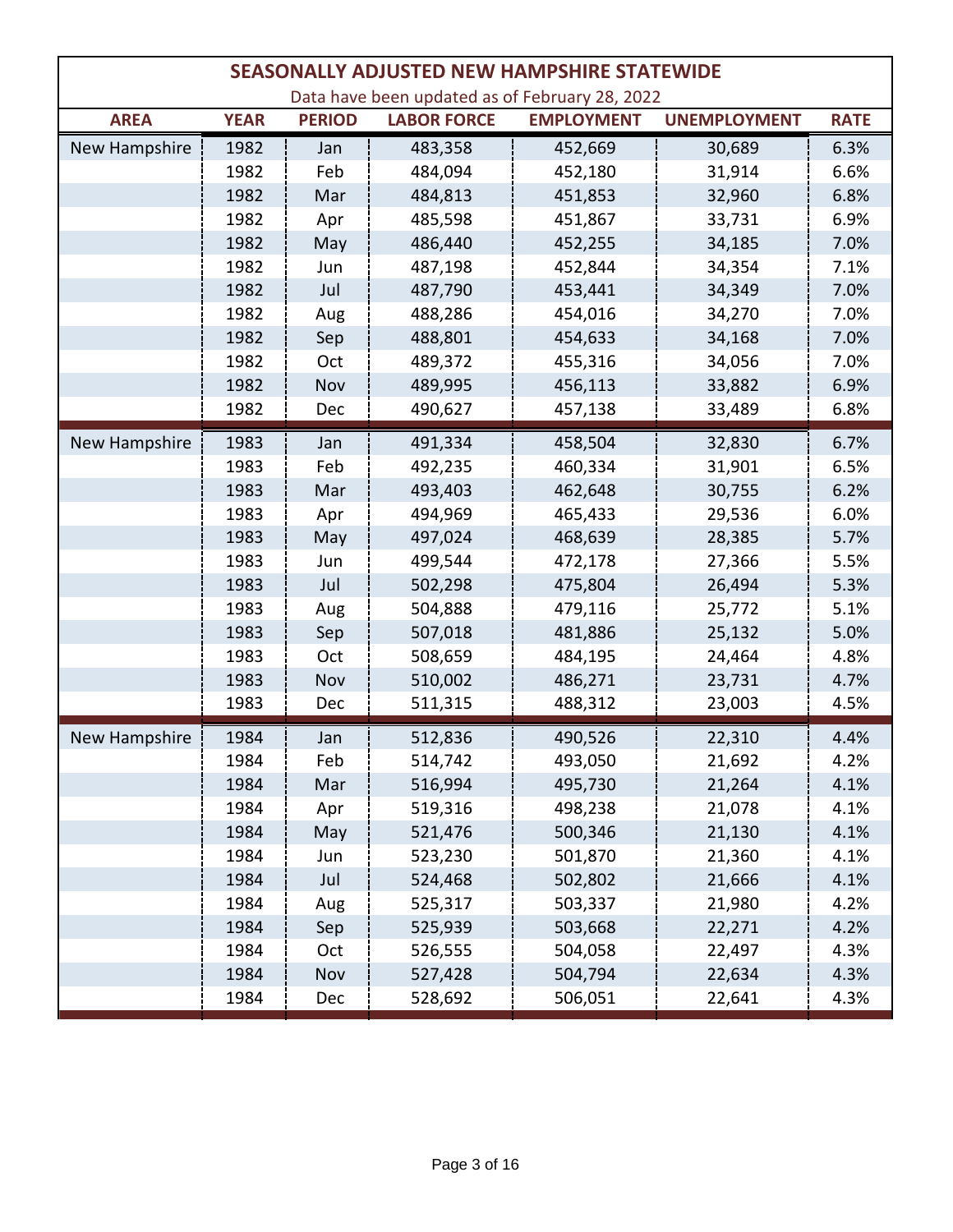|               |             |               |                    | <b>SEASONALLY ADJUSTED NEW HAMPSHIRE STATEWIDE</b> |                     |             |
|---------------|-------------|---------------|--------------------|----------------------------------------------------|---------------------|-------------|
|               |             |               |                    | Data have been updated as of February 28, 2022     |                     |             |
| <b>AREA</b>   | <b>YEAR</b> | <b>PERIOD</b> | <b>LABOR FORCE</b> | <b>EMPLOYMENT</b>                                  | <b>UNEMPLOYMENT</b> | <b>RATE</b> |
| New Hampshire | 1985        | Jan           | 530,239            | 507,727                                            | 22,512              | 4.2%        |
|               | 1985        | Feb           | 531,846            | 509,548                                            | 22,298              | 4.2%        |
|               | 1985        | Mar           | 533,328            | 511,349                                            | 21,979              | 4.1%        |
|               | 1985        | Apr           | 534,557            | 513,028                                            | 21,529              | 4.0%        |
|               | 1985        | May           | 535,563            | 514,604                                            | 20,959              | 3.9%        |
|               | 1985        | Jun           | 536,643            | 516,342                                            | 20,301              | 3.8%        |
|               | 1985        | Jul           | 538,163            | 518,567                                            | 19,596              | 3.6%        |
|               | 1985        | Aug           | 540,314            | 521,479                                            | 18,835              | 3.5%        |
|               | 1985        | Sep           | 543,047            | 524,989                                            | 18,058              | 3.3%        |
|               | 1985        | Oct           | 546,076            | 528,692                                            | 17,384              | 3.2%        |
|               | 1985        | Nov           | 548,969            | 532,064                                            | 16,905              | 3.1%        |
|               | 1985        | Dec           | 551,355            | 534,670                                            | 16,685              | 3.0%        |
| New Hampshire | 1986        | Jan           | 553,177            | 536,482                                            | 16,695              | 3.0%        |
|               | 1986        | Feb           | 554,555            | 537,797                                            | 16,758              | 3.0%        |
|               | 1986        | Mar           | 555,670            | 538,945                                            | 16,725              | 3.0%        |
|               | 1986        | Apr           | 556,785            | 540,263                                            | 16,522              | 3.0%        |
|               | 1986        | May           | 557,982            | 541,905                                            | 16,077              | 2.9%        |
|               | 1986        | Jun           | 559,161            | 543,779                                            | 15,382              | 2.8%        |
|               | 1986        | Jul           | 560,204            | 545,655                                            | 14,549              | 2.6%        |
|               | 1986        | Aug           | 561,119            | 547,351                                            | 13,768              | 2.5%        |
|               | 1986        | Sep           | 562,057            | 548,870                                            | 13,187              | 2.3%        |
|               | 1986        | Oct           | 563,227            | 550,359                                            | 12,868              | 2.3%        |
|               | 1986        | Nov           | 564,742            | 552,008                                            | 12,734              | 2.3%        |
|               | 1986        | Dec           | 566,687            | 554,049                                            | 12,638              | 2.2%        |
| New Hampshire | 1987        | Jan           | 568,919            | 556,397                                            | 12,522              | 2.2%        |
|               | 1987        | Feb           | 571,263            | 558,859                                            | 12,404              | 2.2%        |
|               | 1987        | Mar           | 573,740            | 561,452                                            | 12,288              | 2.1%        |
|               | 1987        | Apr           | 576,245            | 564,063                                            | 12,182              | 2.1%        |
|               | 1987        | May           | 578,641            | 566,456                                            | 12,185              | 2.1%        |
|               | 1987        | Jun           | 580,877            | 568,475                                            | 12,402              | 2.1%        |
|               | 1987        | Jul           | 582,916            | 570,117                                            | 12,799              | 2.2%        |
|               | 1987        | Aug           | 584,663            | 571,422                                            | 13,241              | 2.3%        |
|               | 1987        | Sep           | 586,064            | 572,488                                            | 13,576              | 2.3%        |
|               | 1987        | Oct           | 587,010            | 573,315                                            | 13,695              | 2.3%        |
|               | 1987        | Nov           | 587,579            | 573,951                                            | 13,628              | 2.3%        |
|               | 1987        | Dec           | 587,940            | 574,469                                            | 13,471              | 2.3%        |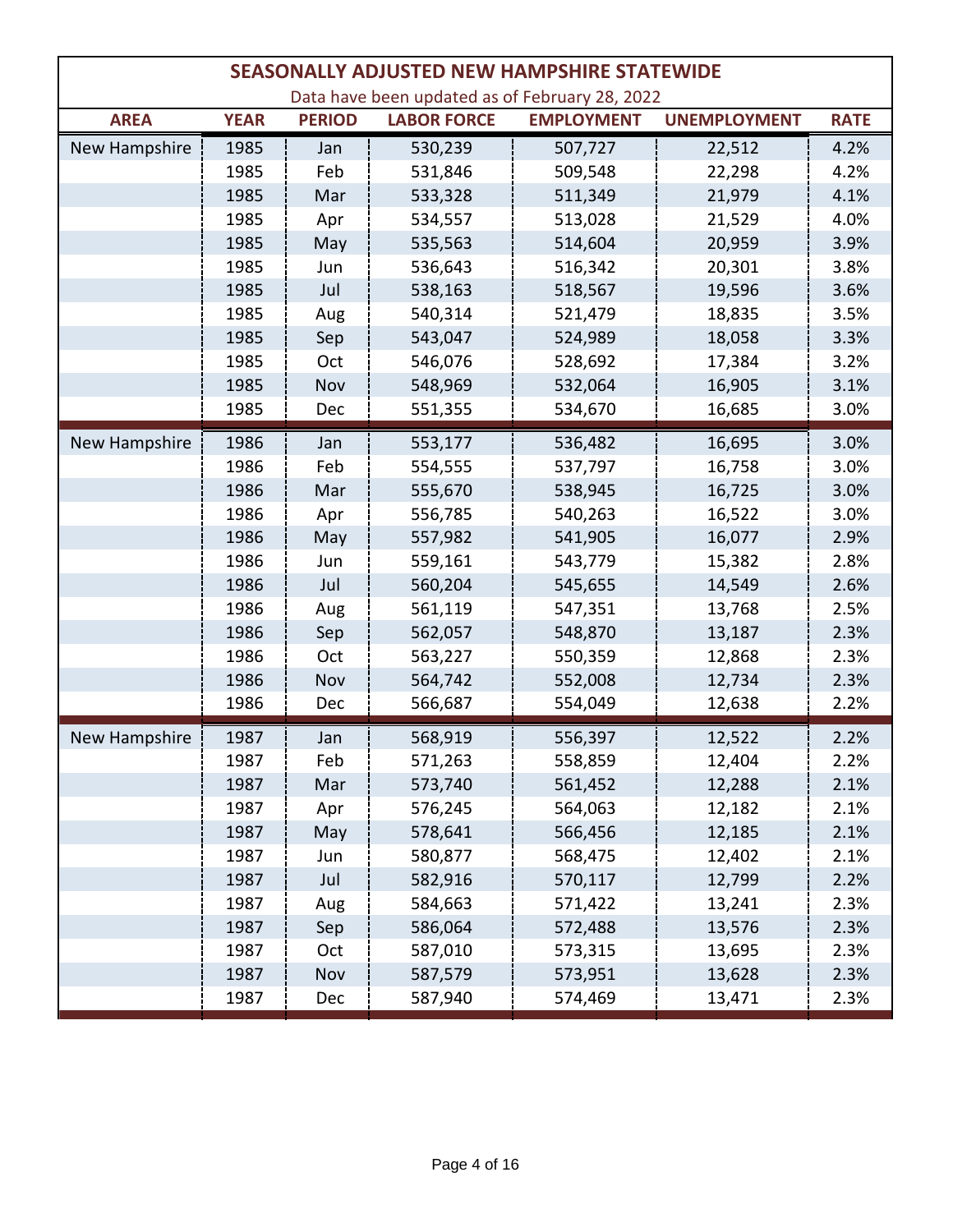|                      |             |               |                    | SEASONALLY ADJUSTED NEW HAMPSHIRE STATEWIDE    |                     |             |
|----------------------|-------------|---------------|--------------------|------------------------------------------------|---------------------|-------------|
|                      |             |               |                    | Data have been updated as of February 28, 2022 |                     |             |
| <b>AREA</b>          | <b>YEAR</b> | <b>PERIOD</b> | <b>LABOR FORCE</b> | <b>EMPLOYMENT</b>                              | <b>UNEMPLOYMENT</b> | <b>RATE</b> |
| New Hampshire        | 1988        | Jan           | 588,278            | 575,035                                        | 13,243              | 2.3%        |
|                      | 1988        | Feb           | 588,761            | 575,737                                        | 13,024              | 2.2%        |
|                      | 1988        | Mar           | 589,367            | 576,412                                        | 12,955              | 2.2%        |
|                      | 1988        | Apr           | 590,206            | 577,078                                        | 13,128              | 2.2%        |
|                      | 1988        | May           | 591,376            | 577,868                                        | 13,508              | 2.3%        |
|                      | 1988        | Jun           | 592,800            | 578,815                                        | 13,985              | 2.4%        |
|                      | 1988        | Jul           | 594,259            | 579,815                                        | 14,444              | 2.4%        |
|                      | 1988        | Aug           | 595,596            | 580,782                                        | 14,814              | 2.5%        |
|                      | 1988        | Sep           | 596,753            | 581,713                                        | 15,040              | 2.5%        |
|                      | 1988        | Oct           | 597,763            | 582,705                                        | 15,058              | 2.5%        |
|                      | 1988        | Nov           | 598,662            | 583,743                                        | 14,919              | 2.5%        |
|                      | 1988        | Dec           | 599,395            | 584,620                                        | 14,775              | 2.5%        |
| <b>New Hampshire</b> | 1989        | Jan           | 600,071            | 585,226                                        | 14,845              | 2.5%        |
|                      | 1989        | Feb           | 600,816            | 585,542                                        | 15,274              | 2.5%        |
|                      | 1989        | Mar           | 601,787            | 585,733                                        | 16,054              | 2.7%        |
|                      | 1989        | Apr           | 602,971            | 585,853                                        | 17,118              | 2.8%        |
|                      | 1989        | May           | 604,310            | 585,938                                        | 18,372              | 3.0%        |
|                      | 1989        | Jun           | 605,818            | 586,116                                        | 19,702              | 3.3%        |
|                      | 1989        | Jul           | 607,456            | 586,447                                        | 21,009              | 3.5%        |
|                      | 1989        | Aug           | 609,205            | 586,990                                        | 22,215              | 3.6%        |
|                      | 1989        | Sep           | 611,009            | 587,708                                        | 23,301              | 3.8%        |
|                      | 1989        | Oct           | 612,904            | 588,561                                        | 24,343              | 4.0%        |
|                      | 1989        | Nov           | 614,873            | 589,487                                        | 25,386              | 4.1%        |
|                      | 1989        | Dec           | 616,922            | 590,456                                        | 26,466              | 4.3%        |
| New Hampshire        | 1990        | Jan           | 618,924            | 591,342                                        | 27,582              | 4.5%        |
|                      | 1990        | Feb           | 620,613            | 591,950                                        | 28,663              | 4.6%        |
|                      | 1990        | Mar           | 621,822            | 592,134                                        | 29,688              | 4.8%        |
|                      | 1990        | Apr           | 622,607            | 591,965                                        | 30,642              | 4.9%        |
|                      | 1990        | May           | 623,133            | 591,654                                        | 31,479              | 5.1%        |
|                      | 1990        | Jun           | 623,426            | 591,203                                        | 32,223              | 5.2%        |
|                      | 1990        | Jul           | 623,645            | 590,673                                        | 32,972              | 5.3%        |
|                      | 1990        | Aug           | 623,855            | 590,040                                        | 33,815              | 5.4%        |
|                      | 1990        | Sep           | 623,964            | 589,168                                        | 34,796              | 5.6%        |
|                      | 1990        | Oct           | 623,898            | 587,978                                        | 35,920              | 5.8%        |
|                      | 1990        | Nov           | 623,655            | 586,546                                        | 37,109              | 6.0%        |
|                      | 1990        | Dec           | 623,284            | 585,005                                        | 38,279              | 6.1%        |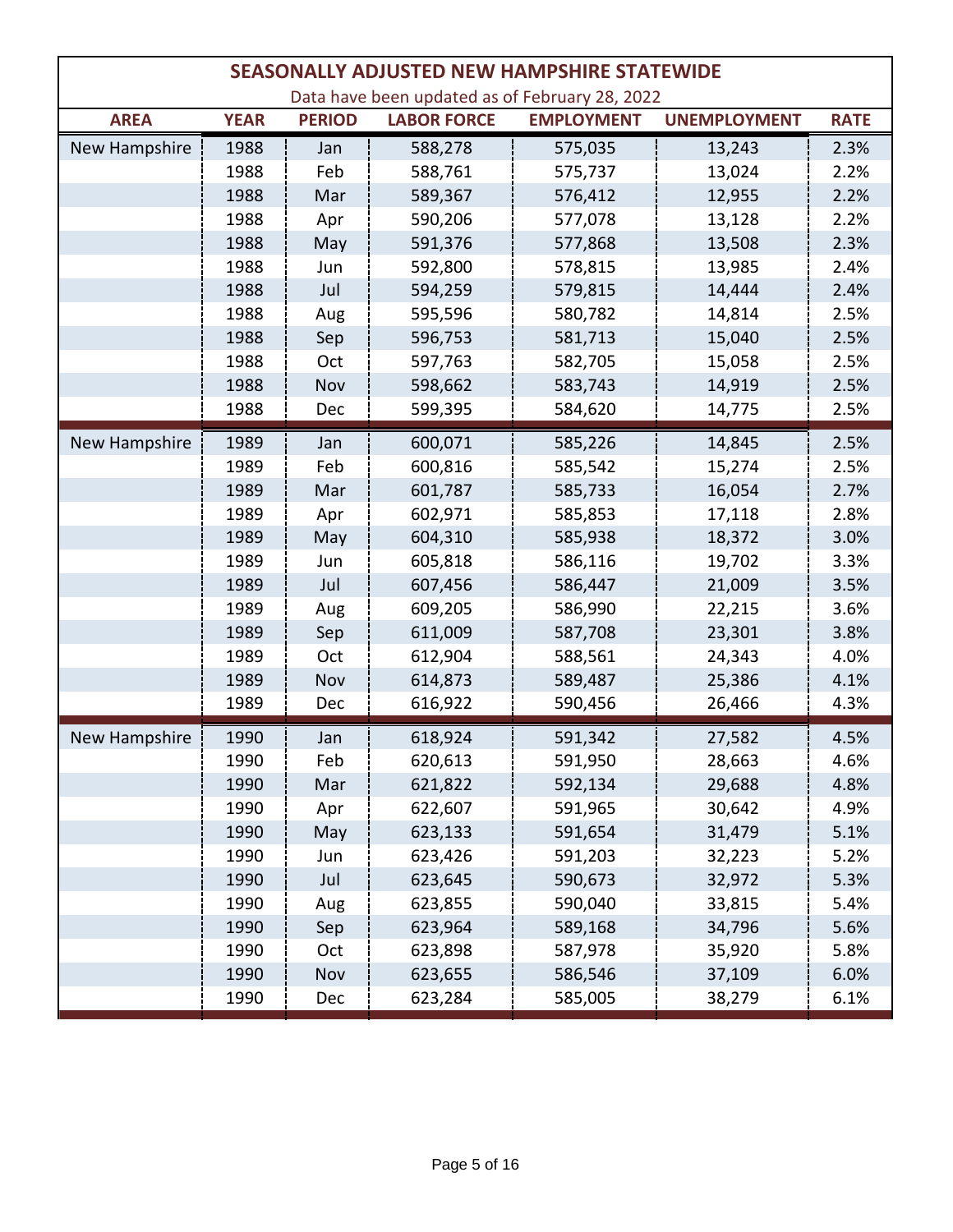|                      |             |               | SEASONALLY ADJUSTED NEW HAMPSHIRE STATEWIDE    |                   |                     |             |
|----------------------|-------------|---------------|------------------------------------------------|-------------------|---------------------|-------------|
|                      |             |               | Data have been updated as of February 28, 2022 |                   |                     |             |
| <b>AREA</b>          | <b>YEAR</b> | <b>PERIOD</b> | <b>LABOR FORCE</b>                             | <b>EMPLOYMENT</b> | <b>UNEMPLOYMENT</b> | <b>RATE</b> |
| New Hampshire        | 1991        | Jan           | 622,836                                        | 583,459           | 39,377              | 6.3%        |
|                      | 1991        | Feb           | 622,463                                        | 582,095           | 40,368              | 6.5%        |
|                      | 1991        | Mar           | 622,087                                        | 580,901           | 41,186              | 6.6%        |
|                      | 1991        | Apr           | 621,525                                        | 579,728           | 41,797              | 6.7%        |
|                      | 1991        | May           | 620,776                                        | 578,547           | 42,229              | 6.8%        |
|                      | 1991        | Jun           | 620,018                                        | 577,523           | 42,495              | 6.9%        |
|                      | 1991        | Jul           | 619,313                                        | 576,691           | 42,622              | 6.9%        |
|                      | 1991        | Aug           | 618,701                                        | 575,983           | 42,718              | 6.9%        |
|                      | 1991        | Sep           | 618,266                                        | 575,383           | 42,883              | 6.9%        |
|                      | 1991        | Oct           | 617,879                                        | 574,756           | 43,123              | 7.0%        |
|                      | 1991        | Nov           | 617,449                                        | 574,046           | 43,403              | 7.0%        |
|                      | 1991        | Dec           | 617,011                                        | 573,330           | 43,681              | 7.1%        |
| <b>New Hampshire</b> | 1992        | Jan           | 616,736                                        | 572,765           | 43,971              | 7.1%        |
|                      | 1992        | Feb           | 616,721                                        | 572,424           | 44,297              | 7.2%        |
|                      | 1992        | Mar           | 617,021                                        | 572,399           | 44,622              | 7.2%        |
|                      | 1992        | Apr           | 617,563                                        | 572,617           | 44,946              | 7.3%        |
|                      | 1992        | May           | 617,994                                        | 572,769           | 45,225              | 7.3%        |
|                      | 1992        | Jun           | 618,105                                        | 572,677           | 45,428              | 7.3%        |
|                      | 1992        | Jul           | 618,036                                        | 572,488           | 45,548              | 7.4%        |
|                      | 1992        | Aug           | 617,986                                        | 572,423           | 45,563              | 7.4%        |
|                      | 1992        | Sep           | 618,163                                        | 572,646           | 45,517              | 7.4%        |
|                      | 1992        | Oct           | 618,773                                        | 573,278           | 45,495              | 7.4%        |
|                      | 1992        | Nov           | 619,625                                        | 574,153           | 45,472              | 7.3%        |
|                      | 1992        | Dec           | 620,324                                        | 575,070           | 45,254              | 7.3%        |
| New Hampshire        | 1993        | Jan           | 620,649                                        | 576,006           | 44,643              | 7.2%        |
|                      | 1993        | Feb           | 620,591                                        | 577,007           | 43,584              | 7.0%        |
|                      | 1993        | Mar           | 620,350                                        | 578,172           | 42,178              | 6.8%        |
|                      | 1993        | Apr           | 620,187                                        | 579,631           | 40,556              | 6.5%        |
|                      | 1993        | May           | 620,315                                        | 581,330           | 38,985              | 6.3%        |
|                      | 1993        | Jun           | 620,677                                        | 582,996           | 37,681              | 6.1%        |
|                      | 1993        | Jul           | 620,923                                        | 584,277           | 36,646              | 5.9%        |
|                      | 1993        | Aug           | 620,886                                        | 585,092           | 35,794              | 5.8%        |
|                      | 1993        | Sep           | 620,636                                        | 585,649           | 34,987              | 5.6%        |
|                      | 1993        | Oct           | 620,333                                        | 586,233           | 34,100              | 5.5%        |
|                      | 1993        | Nov           | 620,257                                        | 587,103           | 33,154              | 5.3%        |
|                      | 1993        | Dec           | 620,594                                        | 588,362           | 32,232              | 5.2%        |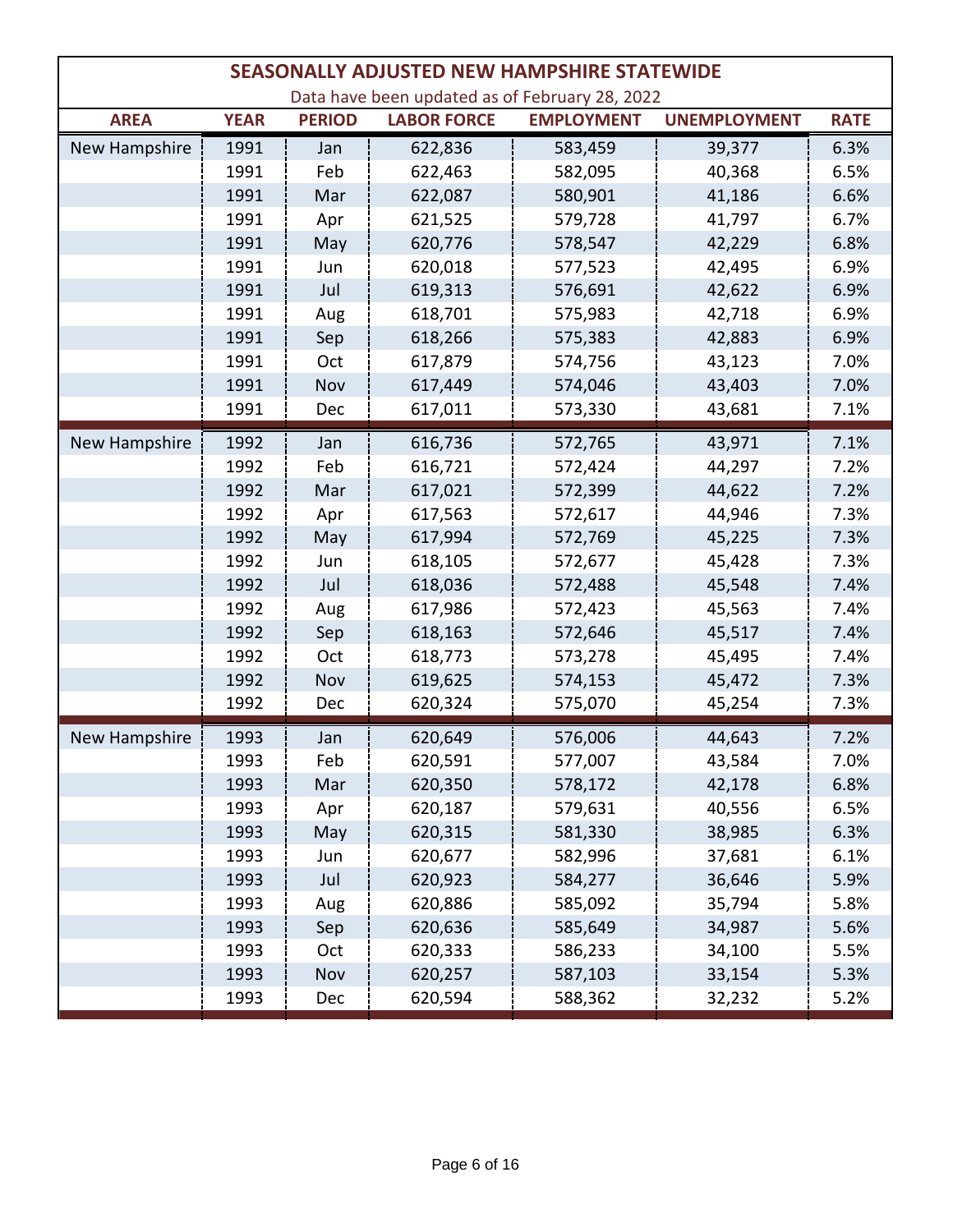|                      | SEASONALLY ADJUSTED NEW HAMPSHIRE STATEWIDE |               |                                                |                   |                     |             |  |  |  |  |
|----------------------|---------------------------------------------|---------------|------------------------------------------------|-------------------|---------------------|-------------|--|--|--|--|
|                      |                                             |               | Data have been updated as of February 28, 2022 |                   |                     |             |  |  |  |  |
| <b>AREA</b>          | <b>YEAR</b>                                 | <b>PERIOD</b> | <b>LABOR FORCE</b>                             | <b>EMPLOYMENT</b> | <b>UNEMPLOYMENT</b> | <b>RATE</b> |  |  |  |  |
| New Hampshire        | 1994                                        | Jan           | 621,226                                        | 589,881           | 31,345              | 5.0%        |  |  |  |  |
|                      | 1994                                        | Feb           | 621,906                                        | 591,405           | 30,501              | 4.9%        |  |  |  |  |
|                      | 1994                                        | Mar           | 622,500                                        | 592,727           | 29,773              | 4.8%        |  |  |  |  |
|                      | 1994                                        | Apr           | 622,981                                        | 593,815           | 29,166              | 4.7%        |  |  |  |  |
|                      | 1994                                        | May           | 623,452                                        | 594,850           | 28,602              | 4.6%        |  |  |  |  |
|                      | 1994                                        | Jun           | 624,156                                        | 596,103           | 28,053              | 4.5%        |  |  |  |  |
|                      | 1994                                        | Jul           | 625,310                                        | 597,732           | 27,578              | 4.4%        |  |  |  |  |
|                      | 1994                                        | Aug           | 626,836                                        | 599,639           | 27,197              | 4.3%        |  |  |  |  |
|                      | 1994                                        | Sep           | 628,437                                        | 601,587           | 26,850              | 4.3%        |  |  |  |  |
|                      | 1994                                        | Oct           | 629,857                                        | 603,385           | 26,472              | 4.2%        |  |  |  |  |
|                      | 1994                                        | Nov           | 631,033                                        | 604,962           | 26,071              | 4.1%        |  |  |  |  |
|                      | 1994                                        | Dec           | 631,921                                        | 606,215           | 25,706              | 4.1%        |  |  |  |  |
| <b>New Hampshire</b> | 1995                                        | Jan           | 632,445                                        | 607,035           | 25,410              | 4.0%        |  |  |  |  |
|                      | 1995                                        | Feb           | 632,668                                        | 607,508           | 25,160              | 4.0%        |  |  |  |  |
|                      | 1995                                        | Mar           | 632,658                                        | 607,713           | 24,945              | 3.9%        |  |  |  |  |
|                      | 1995                                        | Apr           | 632,488                                        | 607,693           | 24,795              | 3.9%        |  |  |  |  |
|                      | 1995                                        | May           | 632,352                                        | 607,641           | 24,711              | 3.9%        |  |  |  |  |
|                      | 1995                                        | Jun           | 632,295                                        | 607,703           | 24,592              | 3.9%        |  |  |  |  |
|                      | 1995                                        | Jul           | 632,310                                        | 607,964           | 24,346              | 3.9%        |  |  |  |  |
|                      | 1995                                        | Aug           | 632,399                                        | 608,416           | 23,983              | 3.8%        |  |  |  |  |
|                      | 1995                                        | Sep           | 632,507                                        | 608,911           | 23,596              | 3.7%        |  |  |  |  |
|                      | 1995                                        | Oct           | 632,549                                        | 609,284           | 23,265              | 3.7%        |  |  |  |  |
|                      | 1995                                        | Nov           | 632,442                                        | 609,436           | 23,006              | 3.6%        |  |  |  |  |
|                      | 1995                                        | Dec           | 632,230                                        | 609,348           | 22,882              | 3.6%        |  |  |  |  |
| New Hampshire        | 1996                                        | Jan           | 632,093                                        | 609,121           | 22,972              | 3.6%        |  |  |  |  |
|                      | 1996                                        | Feb           | 632,129                                        | 608,865           | 23,264              | 3.7%        |  |  |  |  |
|                      | 1996                                        | Mar           | 632,377                                        | 608,751           | 23,626              | 3.7%        |  |  |  |  |
|                      | 1996                                        | Apr           | 632,889                                        | 608,959           | 23,930              | 3.8%        |  |  |  |  |
|                      | 1996                                        | May           | 633,671                                        | 609,544           | 24,127              | 3.8%        |  |  |  |  |
|                      | 1996                                        | Jun           | 634,742                                        | 610,506           | 24,236              | 3.8%        |  |  |  |  |
|                      | 1996                                        | Jul           | 636,082                                        | 611,817           | 24,265              | 3.8%        |  |  |  |  |
|                      | 1996                                        | Aug           | 637,579                                        | 613,379           | 24,200              | 3.8%        |  |  |  |  |
|                      | 1996                                        | Sep           | 639,073                                        | 615,016           | 24,057              | 3.8%        |  |  |  |  |
|                      | 1996                                        | Oct           | 640,437                                        | 616,542           | 23,895              | 3.7%        |  |  |  |  |
|                      | 1996                                        | Nov           | 641,672                                        | 617,917           | 23,755              | 3.7%        |  |  |  |  |
|                      | 1996                                        | Dec           | 642,930                                        | 619,325           | 23,605              | 3.7%        |  |  |  |  |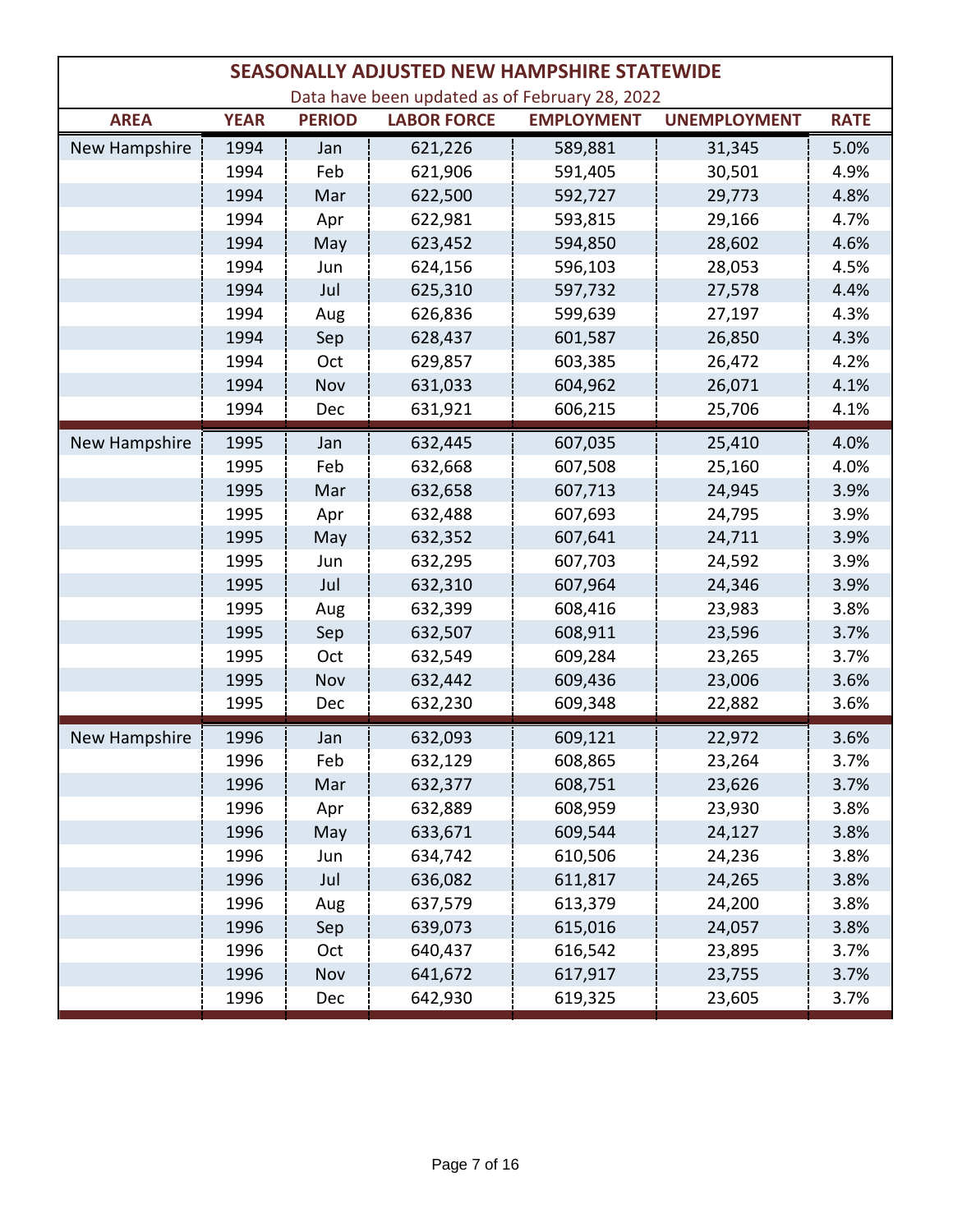|                      |             |               |                    | <b>SEASONALLY ADJUSTED NEW HAMPSHIRE STATEWIDE</b> |                     |             |
|----------------------|-------------|---------------|--------------------|----------------------------------------------------|---------------------|-------------|
|                      |             |               |                    | Data have been updated as of February 28, 2022     |                     |             |
| <b>AREA</b>          | <b>YEAR</b> | <b>PERIOD</b> | <b>LABOR FORCE</b> | <b>EMPLOYMENT</b>                                  | <b>UNEMPLOYMENT</b> | <b>RATE</b> |
| <b>New Hampshire</b> | 1997        | Jan           | 644,398            | 620,966                                            | 23,432              | 3.6%        |
|                      | 1997        | Feb           | 646,243            | 622,987                                            | 23,256              | 3.6%        |
|                      | 1997        | Mar           | 648,530            | 625,445                                            | 23,085              | 3.6%        |
|                      | 1997        | Apr           | 651,131            | 628,192                                            | 22,939              | 3.5%        |
|                      | 1997        | May           | 653,625            | 630,864                                            | 22,761              | 3.5%        |
|                      | 1997        | Jun           | 655,602            | 633,107                                            | 22,495              | 3.4%        |
|                      | 1997        | Jul           | 656,773            | 634,628                                            | 22,145              | 3.4%        |
|                      | 1997        | Aug           | 657,018            | 635,294                                            | 21,724              | 3.3%        |
|                      | 1997        | Sep           | 656,447            | 635,227                                            | 21,220              | 3.2%        |
|                      | 1997        | Oct           | 655,431            | 634,738                                            | 20,693              | 3.2%        |
|                      | 1997        | Nov           | 654,365            | 634,179                                            | 20,186              | 3.1%        |
|                      | 1997        | Dec           | 653,645            | 633,913                                            | 19,732              | 3.0%        |
| New Hampshire        | 1998        | Jan           | 653,541            | 634,175                                            | 19,366              | 3.0%        |
|                      | 1998        | Feb           | 654,120            | 635,050                                            | 19,070              | 2.9%        |
|                      | 1998        | Mar           | 655,215            | 636,427                                            | 18,788              | 2.9%        |
|                      | 1998        | Apr           | 656,646            | 638,160                                            | 18,486              | 2.8%        |
|                      | 1998        | May           | 658,256            | 640,026                                            | 18,230              | 2.8%        |
|                      | 1998        | Jun           | 659,967            | 641,858                                            | 18,109              | 2.7%        |
|                      | 1998        | Jul           | 661,844            | 643,684                                            | 18,160              | 2.7%        |
|                      | 1998        | Aug           | 664,019            | 645,659                                            | 18,360              | 2.8%        |
|                      | 1998        | Sep           | 666,474            | 647,805                                            | 18,669              | 2.8%        |
|                      | 1998        | Oct           | 668,967            | 650,000                                            | 18,967              | 2.8%        |
|                      | 1998        | Nov           | 671,180            | 652,019                                            | 19,161              | 2.9%        |
|                      | 1998        | Dec           | 672,880            | 653,665                                            | 19,215              | 2.9%        |
| New Hampshire        | 1999        | Jan           | 673,921            | 654,827                                            | 19,094              | 2.8%        |
|                      | 1999        | Feb           | 674,329            | 655,462                                            | 18,867              | 2.8%        |
|                      | 1999        | Mar           | 674,341            | 655,718                                            | 18,623              | 2.8%        |
|                      | 1999        | Apr           | 674,200            | 655,818                                            | 18,382              | 2.7%        |
|                      | 1999        | May           | 674,099            | 655,954                                            | 18,145              | 2.7%        |
|                      | 1999        | Jun           | 674,192            | 656,212                                            | 17,980              | 2.7%        |
|                      | 1999        | Jul           | 674,511            | 656,548                                            | 17,963              | 2.7%        |
|                      | 1999        | Aug           | 675,091            | 656,979                                            | 18,112              | 2.7%        |
|                      | 1999        | Sep           | 676,020            | 657,630                                            | 18,390              | 2.7%        |
|                      | 1999        | Oct           | 677,269            | 658,564                                            | 18,705              | 2.8%        |
|                      | 1999        | Nov           | 678,766            | 659,826                                            | 18,940              | 2.8%        |
|                      | 1999        | Dec           | 680,316            | 661,276                                            | 19,040              | 2.8%        |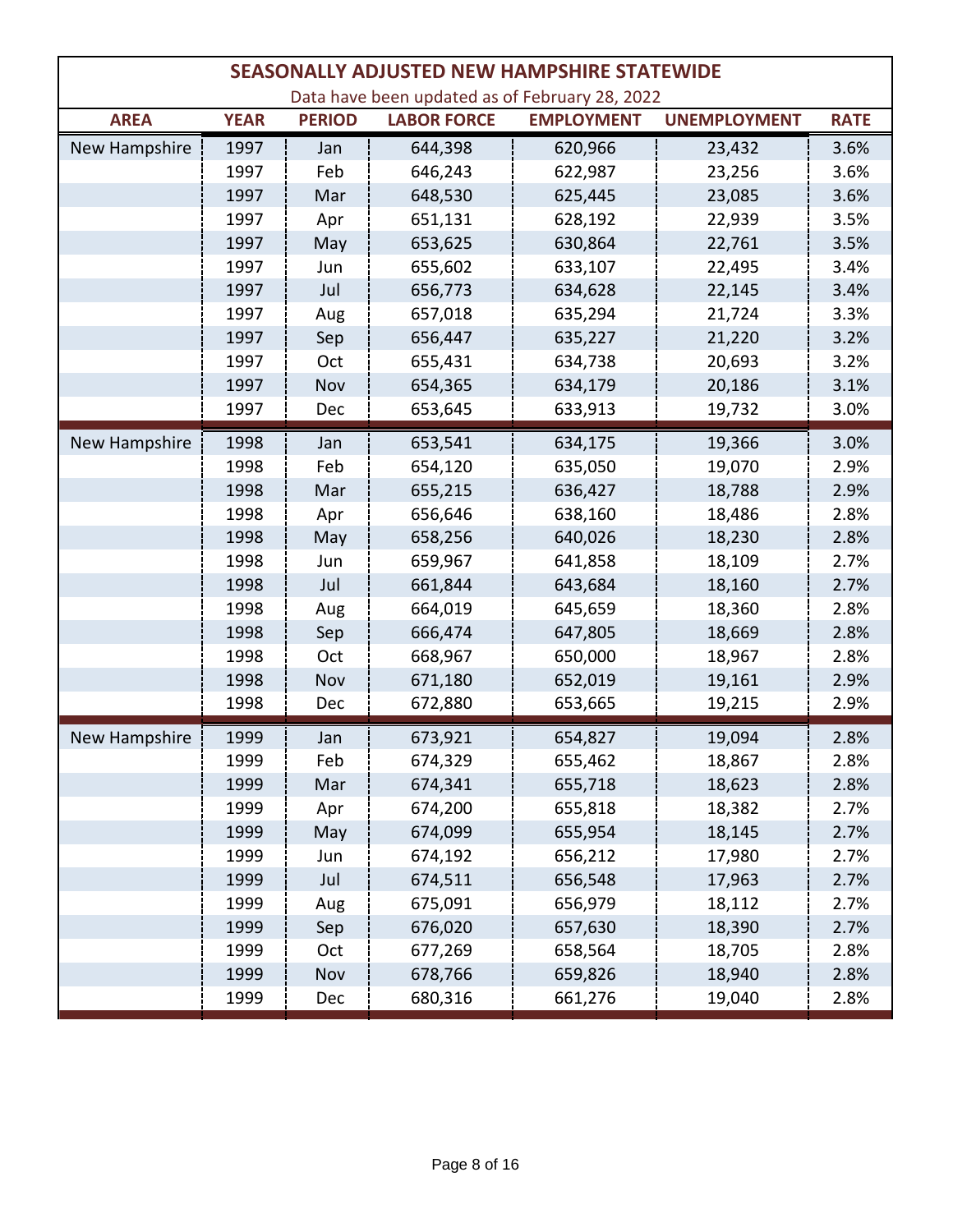|               | <b>SEASONALLY ADJUSTED NEW HAMPSHIRE STATEWIDE</b> |               |                    |                                                |                     |             |  |  |  |
|---------------|----------------------------------------------------|---------------|--------------------|------------------------------------------------|---------------------|-------------|--|--|--|
|               |                                                    |               |                    | Data have been updated as of February 28, 2022 |                     |             |  |  |  |
| <b>AREA</b>   | <b>YEAR</b>                                        | <b>PERIOD</b> | <b>LABOR FORCE</b> | <b>EMPLOYMENT</b>                              | <b>UNEMPLOYMENT</b> | <b>RATE</b> |  |  |  |
| New Hampshire | 2000                                               | Jan           | 681,779            | 662,765                                        | 19,014              | 2.8%        |  |  |  |
|               | 2000                                               | Feb           | 683,046            | 664,141                                        | 18,905              | 2.8%        |  |  |  |
|               | 2000                                               | Mar           | 684,016            | 665,207                                        | 18,809              | 2.7%        |  |  |  |
|               | 2000                                               | Apr           | 684,663            | 665,900                                        | 18,763              | 2.7%        |  |  |  |
|               | 2000                                               | May           | 685,083            | 666,368                                        | 18,715              | 2.7%        |  |  |  |
|               | 2000                                               | Jun           | 685,311            | 666,771                                        | 18,540              | 2.7%        |  |  |  |
|               | 2000                                               | Jul           | 685,467            | 667,278                                        | 18,189              | 2.7%        |  |  |  |
|               | 2000                                               | Aug           | 685,823            | 668,064                                        | 17,759              | 2.6%        |  |  |  |
|               | 2000                                               | Sep           | 686,596            | 669,204                                        | 17,392              | 2.5%        |  |  |  |
|               | 2000                                               | Oct           | 687,938            | 670,675                                        | 17,263              | 2.5%        |  |  |  |
|               | 2000                                               | Nov           | 689,755            | 672,217                                        | 17,538              | 2.5%        |  |  |  |
|               | 2000                                               | Dec           | 691,673            | 673,477                                        | 18,196              | 2.6%        |  |  |  |
| New Hampshire | 2001                                               | Jan           | 693,230            | 674,158                                        | 19,072              | 2.8%        |  |  |  |
|               | 2001                                               | Feb           | 694,092            | 674,113                                        | 19,979              | 2.9%        |  |  |  |
|               | 2001                                               | Mar           | 694,114            | 673,323                                        | 20,791              | 3.0%        |  |  |  |
|               | 2001                                               | Apr           | 693,399            | 671,876                                        | 21,523              | 3.1%        |  |  |  |
|               | 2001                                               | May           | 692,330            | 670,101                                        | 22,229              | 3.2%        |  |  |  |
|               | 2001                                               | Jun           | 691,325            | 668,343                                        | 22,982              | 3.3%        |  |  |  |
|               | 2001                                               | Jul           | 690,693            | 666,896                                        | 23,797              | 3.4%        |  |  |  |
|               | 2001                                               | Aug           | 690,370            | 665,742                                        | 24,628              | 3.6%        |  |  |  |
|               | 2001                                               | Sep           | 690,277            | 664,832                                        | 25,445              | 3.7%        |  |  |  |
|               | 2001                                               | Oct           | 690,396            | 664,189                                        | 26,207              | 3.8%        |  |  |  |
|               | 2001                                               | Nov           | 690,670            | 663,766                                        | 26,904              | 3.9%        |  |  |  |
|               | 2001                                               | Dec           | 691,222            | 663,624                                        | 27,598              | 4.0%        |  |  |  |
| New Hampshire | 2002                                               | Jan           | 692,184            | 663,796                                        | 28,388              | 4.1%        |  |  |  |
|               | 2002                                               | Feb           | 693,518            | 664,270                                        | 29,248              | 4.2%        |  |  |  |
|               | 2002                                               | Mar           | 695,102            | 665,019                                        | 30,083              | 4.3%        |  |  |  |
|               | 2002                                               | Apr           | 696,876            | 666,082                                        | 30,794              | 4.4%        |  |  |  |
|               | 2002                                               | May           | 698,748            | 667,395                                        | 31,353              | 4.5%        |  |  |  |
|               | 2002                                               | Jun           | 700,645            | 668,864                                        | 31,781              | 4.5%        |  |  |  |
|               | 2002                                               | Jul           | 702,400            | 670,254                                        | 32,146              | 4.6%        |  |  |  |
|               | 2002                                               | Aug           | 703,906            | 671,392                                        | 32,514              | 4.6%        |  |  |  |
|               | 2002                                               | Sep           | 705,044            | 672,216                                        | 32,828              | 4.7%        |  |  |  |
|               | 2002                                               | Oct           | 705,730            | 672,737                                        | 32,993              | 4.7%        |  |  |  |
|               | 2002                                               | Nov           | 706,117            | 673,172                                        | 32,945              | 4.7%        |  |  |  |
|               | 2002                                               | Dec           | 706,267            | 673,609                                        | 32,658              | 4.6%        |  |  |  |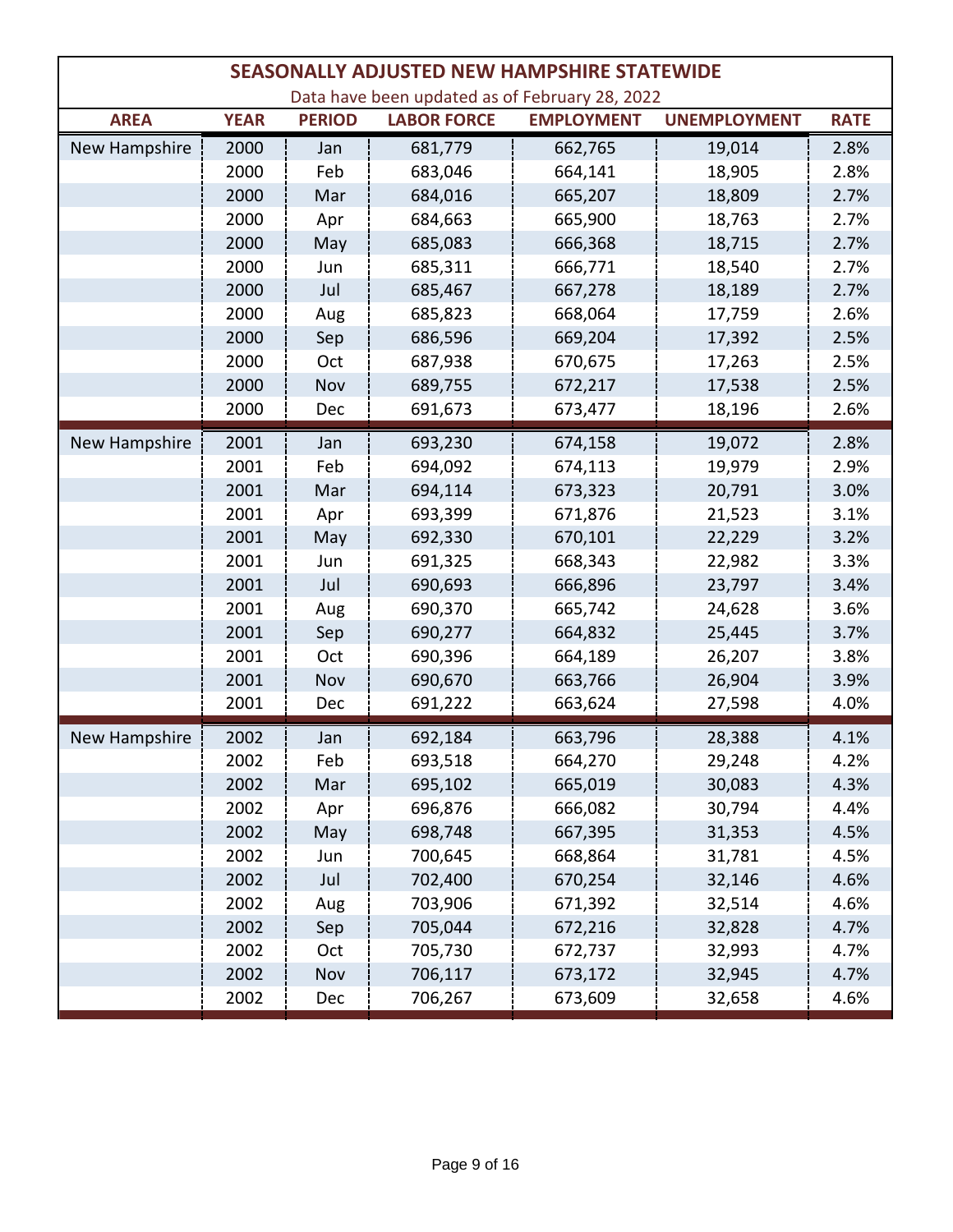|               | <b>SEASONALLY ADJUSTED NEW HAMPSHIRE STATEWIDE</b> |               |                    |                                                |                     |             |  |  |  |  |
|---------------|----------------------------------------------------|---------------|--------------------|------------------------------------------------|---------------------|-------------|--|--|--|--|
|               |                                                    |               |                    | Data have been updated as of February 28, 2022 |                     |             |  |  |  |  |
| <b>AREA</b>   | <b>YEAR</b>                                        | <b>PERIOD</b> | <b>LABOR FORCE</b> | <b>EMPLOYMENT</b>                              | <b>UNEMPLOYMENT</b> | <b>RATE</b> |  |  |  |  |
| New Hampshire | 2003                                               | Jan           | 706,325            | 674,118                                        | 32,207              | 4.6%        |  |  |  |  |
|               | 2003                                               | Feb           | 706,553            | 674,794                                        | 31,759              | 4.5%        |  |  |  |  |
|               | 2003                                               | Mar           | 707,050            | 675,577                                        | 31,473              | 4.5%        |  |  |  |  |
|               | 2003                                               | Apr           | 707,646            | 676,210                                        | 31,436              | 4.4%        |  |  |  |  |
|               | 2003                                               | May           | 708,115            | 676,477                                        | 31,638              | 4.5%        |  |  |  |  |
|               | 2003                                               | Jun           | 708,502            | 676,544                                        | 31,958              | 4.5%        |  |  |  |  |
|               | 2003                                               | Jul           | 708,904            | 676,713                                        | 32,191              | 4.5%        |  |  |  |  |
|               | 2003                                               | Aug           | 709,392            | 677,202                                        | 32,190              | 4.5%        |  |  |  |  |
|               | 2003                                               | Sep           | 709,982            | 678,044                                        | 31,938              | 4.5%        |  |  |  |  |
|               | 2003                                               | Oct           | 710,636            | 679,123                                        | 31,513              | 4.4%        |  |  |  |  |
|               | 2003                                               | Nov           | 711,282            | 680,303                                        | 30,979              | 4.4%        |  |  |  |  |
|               | 2003                                               | Dec           | 711,874            | 681,460                                        | 30,414              | 4.3%        |  |  |  |  |
| New Hampshire | 2004                                               | Jan           | 712,319            | 682,435                                        | 29,884              | 4.2%        |  |  |  |  |
|               | 2004                                               | Feb           | 712,598            | 683,191                                        | 29,407              | 4.1%        |  |  |  |  |
|               | 2004                                               | Mar           | 712,917            | 683,932                                        | 28,985              | 4.1%        |  |  |  |  |
|               | 2004                                               | Apr           | 713,431            | 684,882                                        | 28,549              | 4.0%        |  |  |  |  |
|               | 2004                                               | May           | 714,159            | 686,123                                        | 28,036              | 3.9%        |  |  |  |  |
|               | 2004                                               | Jun           | 714,973            | 687,556                                        | 27,417              | 3.8%        |  |  |  |  |
|               | 2004                                               | Jul           | 715,751            | 689,011                                        | 26,740              | 3.7%        |  |  |  |  |
|               | 2004                                               | Aug           | 716,474            | 690,386                                        | 26,088              | 3.6%        |  |  |  |  |
|               | 2004                                               | Sep           | 717,147            | 691,567                                        | 25,580              | 3.6%        |  |  |  |  |
|               | 2004                                               | Oct           | 717,775            | 692,436                                        | 25,339              | 3.5%        |  |  |  |  |
|               | 2004                                               | Nov           | 718,416            | 693,054                                        | 25,362              | 3.5%        |  |  |  |  |
|               | 2004                                               | Dec           | 719,305            | 693,703                                        | 25,602              | 3.6%        |  |  |  |  |
| New Hampshire | 2005                                               | Jan           | 720,535            | 694,605                                        | 25,930              | 3.6%        |  |  |  |  |
|               | 2005                                               | Feb           | 721,899            | 695,698                                        | 26,201              | 3.6%        |  |  |  |  |
|               | 2005                                               | Mar           | 723,194            | 696,902                                        | 26,292              | 3.6%        |  |  |  |  |
|               | 2005                                               | Apr           | 724,404            | 698,177                                        | 26,227              | 3.6%        |  |  |  |  |
|               | 2005                                               | May           | 725,551            | 699,419                                        | 26,132              | 3.6%        |  |  |  |  |
|               | 2005                                               | Jun           | 726,590            | 700,432                                        | 26,158              | 3.6%        |  |  |  |  |
|               | 2005                                               | Jul           | 727,494            | 701,103                                        | 26,391              | 3.6%        |  |  |  |  |
|               | 2005                                               | Aug           | 728,165            | 701,451                                        | 26,714              | 3.7%        |  |  |  |  |
|               | 2005                                               | Sep           | 728,538            | 701,605                                        | 26,933              | 3.7%        |  |  |  |  |
|               | 2005                                               | Oct           | 728,681            | 701,803                                        | 26,878              | 3.7%        |  |  |  |  |
|               | 2005                                               | Nov           | 728,637            | 702,098                                        | 26,539              | 3.6%        |  |  |  |  |
|               | 2005                                               | Dec           | 728,390            | 702,402                                        | 25,988              | 3.6%        |  |  |  |  |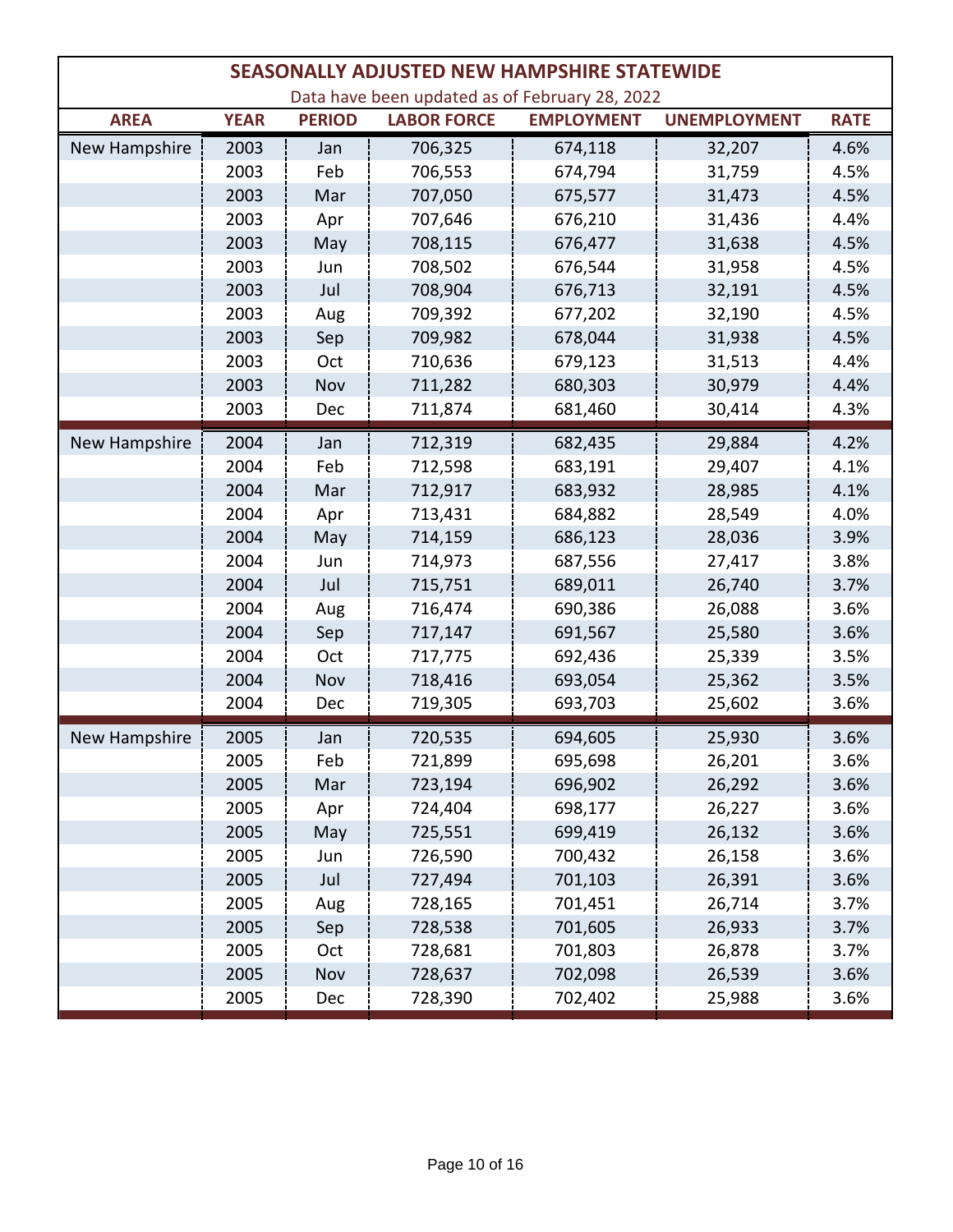|               |             |               |                    | <b>SEASONALLY ADJUSTED NEW HAMPSHIRE STATEWIDE</b> |                     |             |
|---------------|-------------|---------------|--------------------|----------------------------------------------------|---------------------|-------------|
|               |             |               |                    | Data have been updated as of February 28, 2022     |                     |             |
| <b>AREA</b>   | <b>YEAR</b> | <b>PERIOD</b> | <b>LABOR FORCE</b> | <b>EMPLOYMENT</b>                                  | <b>UNEMPLOYMENT</b> | <b>RATE</b> |
| New Hampshire | 2006        | Jan           | 728,153            | 702,807                                            | 25,346              | 3.5%        |
|               | 2006        | Feb           | 728,227            | 703,407                                            | 24,820              | 3.4%        |
|               | 2006        | Mar           | 728,692            | 704,087                                            | 24,605              | 3.4%        |
|               | 2006        | Apr           | 729,434            | 704,706                                            | 24,728              | 3.4%        |
|               | 2006        | May           | 730,385            | 705,339                                            | 25,046              | 3.4%        |
|               | 2006        | Jun           | 731,464            | 706,031                                            | 25,433              | 3.5%        |
|               | 2006        | Jul           | 732,649            | 706,839                                            | 25,810              | 3.5%        |
|               | 2006        | Aug           | 733,885            | 707,684                                            | 26,201              | 3.6%        |
|               | 2006        | Sep           | 735,101            | 708,478                                            | 26,623              | 3.6%        |
|               | 2006        | Oct           | 736,259            | 709,278                                            | 26,981              | 3.7%        |
|               | 2006        | Nov           | 737,245            | 710,011                                            | 27,234              | 3.7%        |
|               | 2006        | Dec           | 737,892            | 710,530                                            | 27,362              | 3.7%        |
| New Hampshire | 2007        | Jan           | 738,127            | 710,750                                            | 27,377              | 3.7%        |
|               | 2007        | Feb           | 738,051            | 710,769                                            | 27,282              | 3.7%        |
|               | 2007        | Mar           | 737,807            | 710,760                                            | 27,047              | 3.7%        |
|               | 2007        | Apr           | 737,554            | 710,853                                            | 26,701              | 3.6%        |
|               | 2007        | May           | 737,348            | 711,043                                            | 26,305              | 3.6%        |
|               | 2007        | Jun           | 737,196            | 711,311                                            | 25,885              | 3.5%        |
|               | 2007        | Jul           | 737,155            | 711,665                                            | 25,490              | 3.5%        |
|               | 2007        | Aug           | 737,376            | 712,204                                            | 25,172              | 3.4%        |
|               | 2007        | Sep           | 737,902            | 712,965                                            | 24,937              | 3.4%        |
|               | 2007        | Oct           | 738,556            | 713,731                                            | 24,825              | 3.4%        |
|               | 2007        | Nov           | 739,282            | 714,482                                            | 24,800              | 3.4%        |
|               | 2007        | Dec           | 740,089            | 715,268                                            | 24,821              | 3.4%        |
| New Hampshire | 2008        | Jan           | 740,860            | 715,950                                            | 24,910              | 3.4%        |
|               | 2008        | Feb           | 741,503            | 716,454                                            | 25,049              | 3.4%        |
|               | 2008        | Mar           | 742,078            | 716,778                                            | 25,300              | 3.4%        |
|               | 2008        | Apr           | 742,699            | 716,980                                            | 25,719              | 3.5%        |
|               | 2008        | May           | 743,388            | 717,095                                            | 26,293              | 3.5%        |
|               | 2008        | Jun           | 744,061            | 717,107                                            | 26,954              | 3.6%        |
|               | 2008        | Jul           | 744,446            | 716,847                                            | 27,599              | 3.7%        |
|               | 2008        | Aug           | 744,390            | 716,147                                            | 28,243              | 3.8%        |
|               | 2008        | Sep           | 743,962            | 714,905                                            | 29,057              | 3.9%        |
|               | 2008        | Oct           | 743,369            | 713,113                                            | 30,256              | 4.1%        |
|               | 2008        | Nov           | 742,758            | 710,772                                            | 31,986              | 4.3%        |
|               | 2008        | Dec           | 742,265            | 708,028                                            | 34,237              | 4.6%        |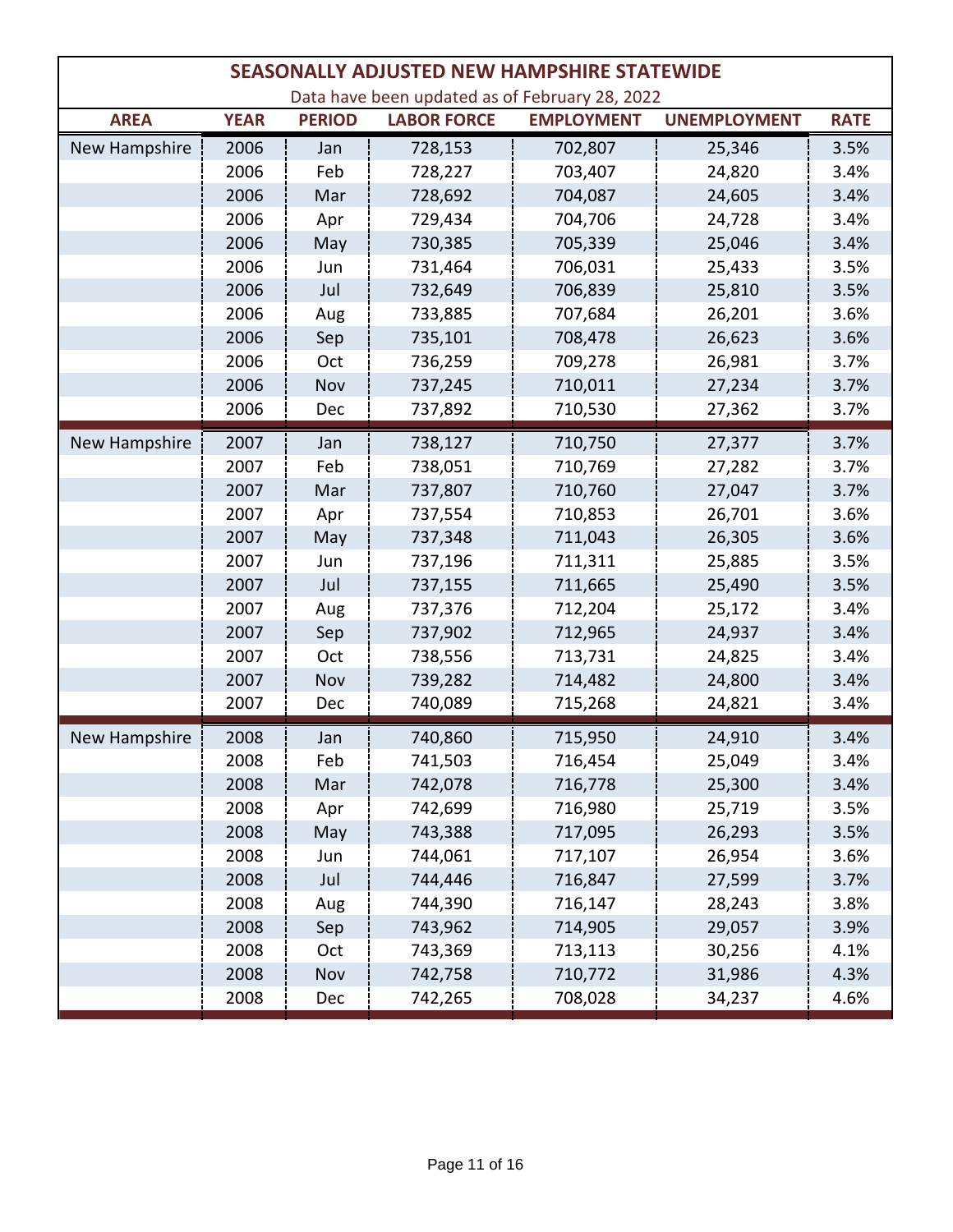|               | SEASONALLY ADJUSTED NEW HAMPSHIRE STATEWIDE |               |                    |                                                |                     |             |  |  |  |  |
|---------------|---------------------------------------------|---------------|--------------------|------------------------------------------------|---------------------|-------------|--|--|--|--|
|               |                                             |               |                    | Data have been updated as of February 28, 2022 |                     |             |  |  |  |  |
| <b>AREA</b>   | <b>YEAR</b>                                 | <b>PERIOD</b> | <b>LABOR FORCE</b> | <b>EMPLOYMENT</b>                              | <b>UNEMPLOYMENT</b> | <b>RATE</b> |  |  |  |  |
| New Hampshire | 2009                                        | Jan           | 741,908            | 705,050                                        | 36,858              | 5.0%        |  |  |  |  |
|               | 2009                                        | Feb           | 741,687            | 702,099                                        | 39,588              | 5.3%        |  |  |  |  |
|               | 2009                                        | Mar           | 741,588            | 699,527                                        | 42,061              | 5.7%        |  |  |  |  |
|               | 2009                                        | Apr           | 741,426            | 697,402                                        | 44,024              | 5.9%        |  |  |  |  |
|               | 2009                                        | May           | 741,008            | 695,549                                        | 45,459              | 6.1%        |  |  |  |  |
|               | 2009                                        | Jun           | 740,388            | 693,929                                        | 46,459              | 6.3%        |  |  |  |  |
|               | 2009                                        | Jul           | 739,675            | 692,510                                        | 47,165              | 6.4%        |  |  |  |  |
|               | 2009                                        | Aug           | 738,881            | 691,170                                        | 47,711              | 6.5%        |  |  |  |  |
|               | 2009                                        | Sep           | 738,126            | 689,936                                        | 48,190              | 6.5%        |  |  |  |  |
|               | 2009                                        | Oct           | 737,634            | 688,986                                        | 48,648              | 6.6%        |  |  |  |  |
|               | 2009                                        | Nov           | 737,602            | 688,535                                        | 49,067              | 6.7%        |  |  |  |  |
|               | 2009                                        | Dec           | 738,068            | 688,711                                        | 49,357              | 6.7%        |  |  |  |  |
| New Hampshire | 2010                                        | Jan           | 738,872            | 689,553                                        | 49,319              | 6.7%        |  |  |  |  |
|               | 2010                                        | Feb           | 739,669            | 690,835                                        | 48,834              | 6.6%        |  |  |  |  |
|               | 2010                                        | Mar           | 740,166            | 692,203                                        | 47,963              | 6.5%        |  |  |  |  |
|               | 2010                                        | Apr           | 740,408            | 693,597                                        | 46,811              | 6.3%        |  |  |  |  |
|               | 2010                                        | May           | 740,470            | 694,958                                        | 45,512              | 6.1%        |  |  |  |  |
|               | 2010                                        | Jun           | 740,293            | 695,944                                        | 44,349              | 6.0%        |  |  |  |  |
|               | 2010                                        | Jul           | 739,936            | 696,361                                        | 43,575              | 5.9%        |  |  |  |  |
|               | 2010                                        | Aug           | 739,536            | 696,314                                        | 43,222              | 5.8%        |  |  |  |  |
|               | 2010                                        | Sep           | 739,060            | 695,941                                        | 43,119              | 5.8%        |  |  |  |  |
|               | 2010                                        | Oct           | 738,460            | 695,479                                        | 42,981              | 5.8%        |  |  |  |  |
|               | 2010                                        | Nov           | 737,754            | 695,164                                        | 42,590              | 5.8%        |  |  |  |  |
|               | 2010                                        | Dec           | 737,034            | 695,099                                        | 41,935              | 5.7%        |  |  |  |  |
| New Hampshire | 2011                                        | Jan           | 736,494            | 695,308                                        | 41,186              | 5.6%        |  |  |  |  |
|               | 2011                                        | Feb           | 736,127            | 695,593                                        | 40,534              | 5.5%        |  |  |  |  |
|               | 2011                                        | Mar           | 735,804            | 695,715                                        | 40,089              | 5.4%        |  |  |  |  |
|               | 2011                                        | Apr           | 735,460            | 695,495                                        | 39,965              | 5.4%        |  |  |  |  |
|               | 2011                                        | May           | 735,189            | 695,005                                        | 40,184              | 5.5%        |  |  |  |  |
|               | 2011                                        | Jun           | 735,206            | 694,662                                        | 40,544              | 5.5%        |  |  |  |  |
|               | 2011                                        | Jul           | 735,661            | 694,880                                        | 40,781              | 5.5%        |  |  |  |  |
|               | 2011                                        | Aug           | 736,515            | 695,779                                        | 40,736              | 5.5%        |  |  |  |  |
|               | 2011                                        | Sep           | 737,544            | 697,156                                        | 40,388              | 5.5%        |  |  |  |  |
|               | 2011                                        | Oct           | 738,453            | 698,579                                        | 39,874              | 5.4%        |  |  |  |  |
|               | 2011                                        | Nov           | 738,938            | 699,618                                        | 39,320              | 5.3%        |  |  |  |  |
|               | 2011                                        | Dec           | 738,885            | 700,072                                        | 38,813              | 5.3%        |  |  |  |  |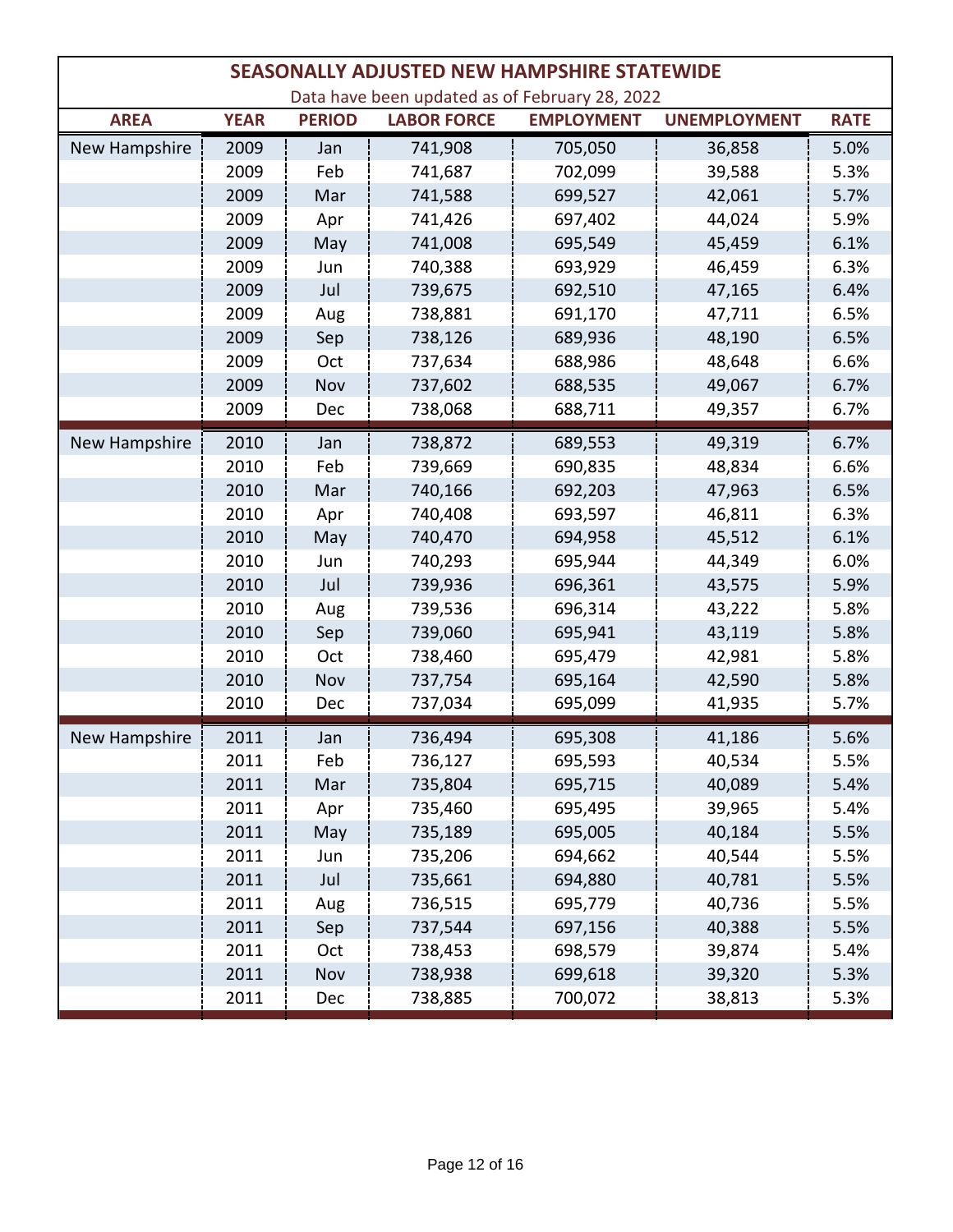| <b>SEASONALLY ADJUSTED NEW HAMPSHIRE STATEWIDE</b> |             |               |                    |                   |                     |             |  |
|----------------------------------------------------|-------------|---------------|--------------------|-------------------|---------------------|-------------|--|
| Data have been updated as of February 28, 2022     |             |               |                    |                   |                     |             |  |
| <b>AREA</b>                                        | <b>YEAR</b> | <b>PERIOD</b> | <b>LABOR FORCE</b> | <b>EMPLOYMENT</b> | <b>UNEMPLOYMENT</b> | <b>RATE</b> |  |
| New Hampshire                                      | 2012        | Jan           | 738,518            | 700,039           | 38,479              | 5.2%        |  |
|                                                    | 2012        | Feb           | 738,232            | 699,770           | 38,462              | 5.2%        |  |
|                                                    | 2012        | Mar           | 738,277            | 699,419           | 38,858              | 5.3%        |  |
|                                                    | 2012        | Apr           | 738,620            | 699,082           | 39,538              | 5.4%        |  |
|                                                    | 2012        | May           | 739,300            | 699,017           | 40,283              | 5.4%        |  |
|                                                    | 2012        | Jun           | 740,199            | 699,309           | 40,890              | 5.5%        |  |
|                                                    | 2012        | Jul           | 741,133            | 699,912           | 41,221              | 5.6%        |  |
|                                                    | 2012        | Aug           | 742,064            | 700,728           | 41,336              | 5.6%        |  |
|                                                    | 2012        | Sep           | 742,994            | 701,639           | 41,355              | 5.6%        |  |
|                                                    | 2012        | Oct           | 743,749            | 702,413           | 41,336              | 5.6%        |  |
|                                                    | 2012        | Nov           | 744,167            | 702,822           | 41,345              | 5.6%        |  |
|                                                    | 2012        | Dec           | 744,222            | 702,860           | 41,362              | 5.6%        |  |
| New Hampshire                                      | 2013        | Jan           | 743,915            | 702,626           | 41,289              | 5.6%        |  |
|                                                    | 2013        | Feb           | 743,386            | 702,355           | 41,031              | 5.5%        |  |
|                                                    | 2013        | Mar           | 742,974            | 702,439           | 40,535              | 5.5%        |  |
|                                                    | 2013        | Apr           | 743,014            | 703,126           | 39,888              | 5.4%        |  |
|                                                    | 2013        | May           | 743,406            | 704,110           | 39,296              | 5.3%        |  |
|                                                    | 2013        | Jun           | 743,863            | 704,956           | 38,907              | 5.2%        |  |
|                                                    | 2013        | Jul           | 744,128            | 705,399           | 38,729              | 5.2%        |  |
|                                                    | 2013        | Aug           | 743,974            | 705,430           | 38,544              | 5.2%        |  |
|                                                    | 2013        | Sep           | 743,413            | 705,246           | 38,167              | 5.1%        |  |
|                                                    | 2013        | Oct           | 742,734            | 705,115           | 37,619              | 5.1%        |  |
|                                                    | 2013        | Nov           | 742,214            | 705,282           | 36,932              | 5.0%        |  |
|                                                    | 2013        | Dec           | 741,895            | 705,727           | 36,168              | 4.9%        |  |
| New Hampshire                                      | 2014        | Jan           | 741,760            | 706,392           | 35,368              | 4.8%        |  |
|                                                    | 2014        | Feb           | 741,867            | 707,296           | 34,571              | 4.7%        |  |
|                                                    | 2014        | Mar           | 742,090            | 708,203           | 33,887              | 4.6%        |  |
|                                                    | 2014        | Apr           | 742,196            | 708,849           | 33,347              | 4.5%        |  |
|                                                    | 2014        | May           | 742,270            | 709,446           | 32,824              | 4.4%        |  |
|                                                    | 2014        | Jun           | 742,605            | 710,355           | 32,250              | 4.3%        |  |
|                                                    | 2014        | Jul           | 743,222            | 711,566           | 31,656              | 4.3%        |  |
|                                                    | 2014        | Aug           | 744,071            | 712,953           | 31,118              | 4.2%        |  |
|                                                    | 2014        | Sep           | 745,108            | 714,436           | 30,672              | 4.1%        |  |
|                                                    | 2014        | Oct           | 746,217            | 715,986           | 30,231              | 4.1%        |  |
|                                                    | 2014        | Nov           | 747,167            | 717,428           | 29,739              | 4.0%        |  |
|                                                    | 2014        | Dec           | 747,903            | 718,654           | 29,249              | 3.9%        |  |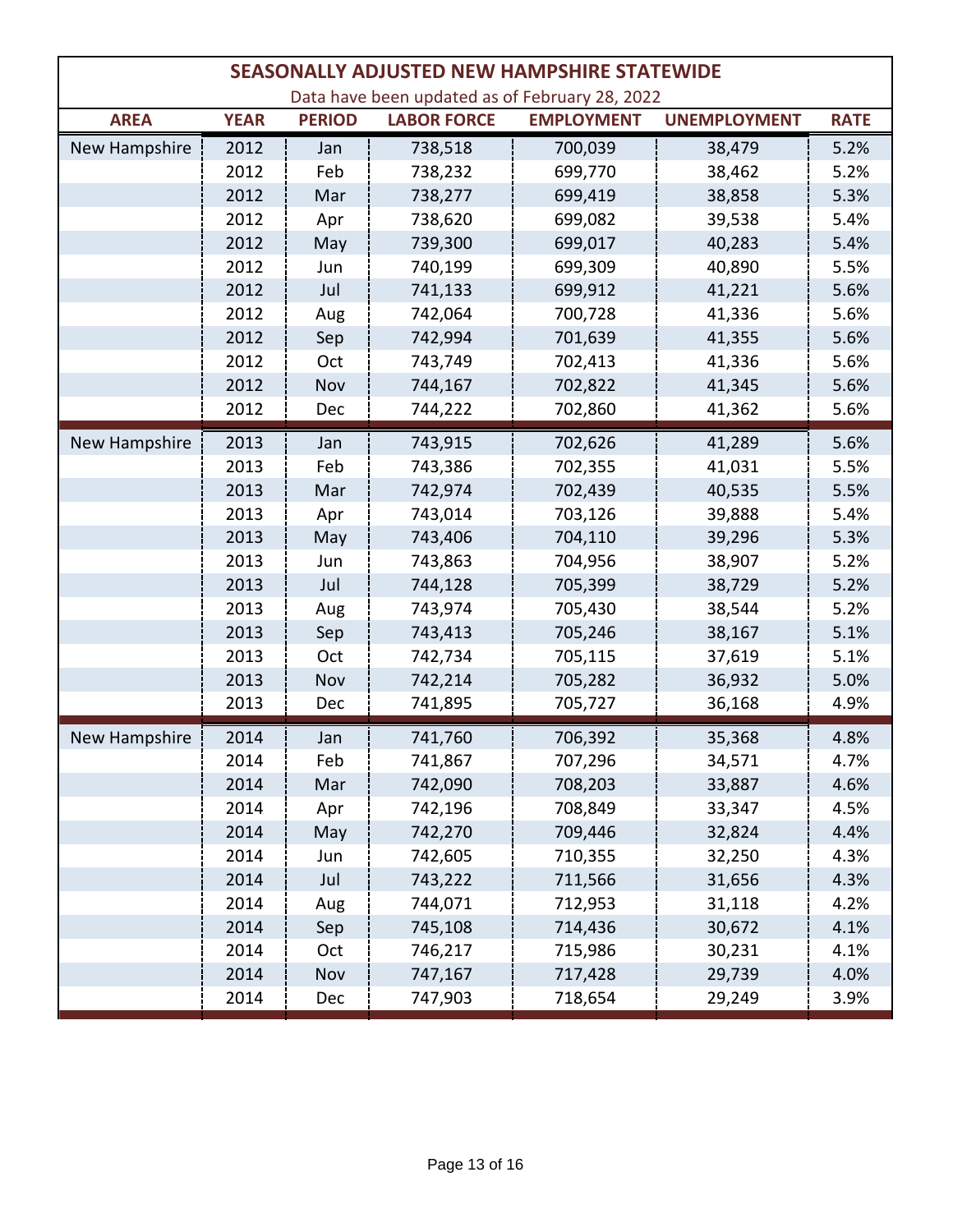| <b>SEASONALLY ADJUSTED NEW HAMPSHIRE STATEWIDE</b> |             |               |                    |                   |                     |             |  |
|----------------------------------------------------|-------------|---------------|--------------------|-------------------|---------------------|-------------|--|
| Data have been updated as of February 28, 2022     |             |               |                    |                   |                     |             |  |
| <b>AREA</b>                                        | <b>YEAR</b> | <b>PERIOD</b> | <b>LABOR FORCE</b> | <b>EMPLOYMENT</b> | <b>UNEMPLOYMENT</b> | <b>RATE</b> |  |
| <b>New Hampshire</b>                               | 2015        | Jan           | 748,374            | 719,581           | 28,793              | 3.8%        |  |
|                                                    | 2015        | Feb           | 748,424            | 720,050           | 28,374              | 3.8%        |  |
|                                                    | 2015        | Mar           | 748,091            | 720,208           | 27,883              | 3.7%        |  |
|                                                    | 2015        | Apr           | 747,475            | 720,243           | 27,232              | 3.6%        |  |
|                                                    | 2015        | May           | 746,588            | 720,124           | 26,464              | 3.5%        |  |
|                                                    | 2015        | Jun           | 745,526            | 719,859           | 25,667              | 3.4%        |  |
|                                                    | 2015        | Jul           | 744,639            | 719,711           | 24,928              | 3.3%        |  |
|                                                    | 2015        | Aug           | 744,174            | 719,896           | 24,278              | 3.3%        |  |
|                                                    | 2015        | Sep           | 744,217            | 720,547           | 23,670              | 3.2%        |  |
|                                                    | 2015        | Oct           | 744,823            | 721,725           | 23,098              | 3.1%        |  |
|                                                    | 2015        | Nov           | 746,012            | 723,418           | 22,594              | 3.0%        |  |
|                                                    | 2015        | Dec           | 747,531            | 725,396           | 22,135              | 3.0%        |  |
| New Hampshire                                      | 2016        | Jan           | 749,043            | 727,313           | 21,730              | 2.9%        |  |
|                                                    | 2016        | Feb           | 750,386            | 728,939           | 21,447              | 2.9%        |  |
|                                                    | 2016        | Mar           | 751,461            | 730,123           | 21,338              | 2.8%        |  |
|                                                    | 2016        | Apr           | 752,291            | 730,870           | 21,421              | 2.8%        |  |
|                                                    | 2016        | May           | 752,948            | 731,354           | 21,594              | 2.9%        |  |
|                                                    | 2016        | Jun           | 753,404            | 731,703           | 21,701              | 2.9%        |  |
|                                                    | 2016        | Jul           | 753,667            | 731,989           | 21,678              | 2.9%        |  |
|                                                    | 2016        | Aug           | 753,749            | 732,167           | 21,582              | 2.9%        |  |
|                                                    | 2016        | Sep           | 753,622            | 732,076           | 21,546              | 2.9%        |  |
|                                                    | 2016        | Oct           | 753,280            | 731,676           | 21,604              | 2.9%        |  |
|                                                    | 2016        | Nov           | 752,930            | 731,232           | 21,698              | 2.9%        |  |
|                                                    | 2016        | Dec           | 752,816            | 731,026           | 21,790              | 2.9%        |  |
| New Hampshire                                      | 2017        | Jan           | 755,955            | 734,131           | 21,824              | 2.9%        |  |
|                                                    | 2017        | Feb           | 756,515            | 734,822           | 21,693              | 2.9%        |  |
|                                                    | 2017        | Mar           | 757,171            | 735,746           | 21,425              | 2.8%        |  |
|                                                    | 2017        | Apr           | 757,810            | 736,689           | 21,121              | 2.8%        |  |
|                                                    | 2017        | May           | 758,365            | 737,463           | 20,902              | 2.8%        |  |
|                                                    | 2017        | Jun           | 758,744            | 737,883           | 20,861              | 2.7%        |  |
|                                                    | 2017        | Jul           | 758,881            | 737,898           | 20,983              | 2.8%        |  |
|                                                    | 2017        | Aug           | 758,800            | 737,635           | 21,165              | 2.8%        |  |
|                                                    | 2017        | Sep           | 758,648            | 737,338           | 21,310              | 2.8%        |  |
|                                                    | 2017        | Oct           | 758,621            | 737,283           | 21,338              | 2.8%        |  |
|                                                    | 2017        | Nov           | 758,833            | 737,561           | 21,272              | 2.8%        |  |
|                                                    | 2017        | Dec           | 759,460            | 738,354           | 21,106              | 2.8%        |  |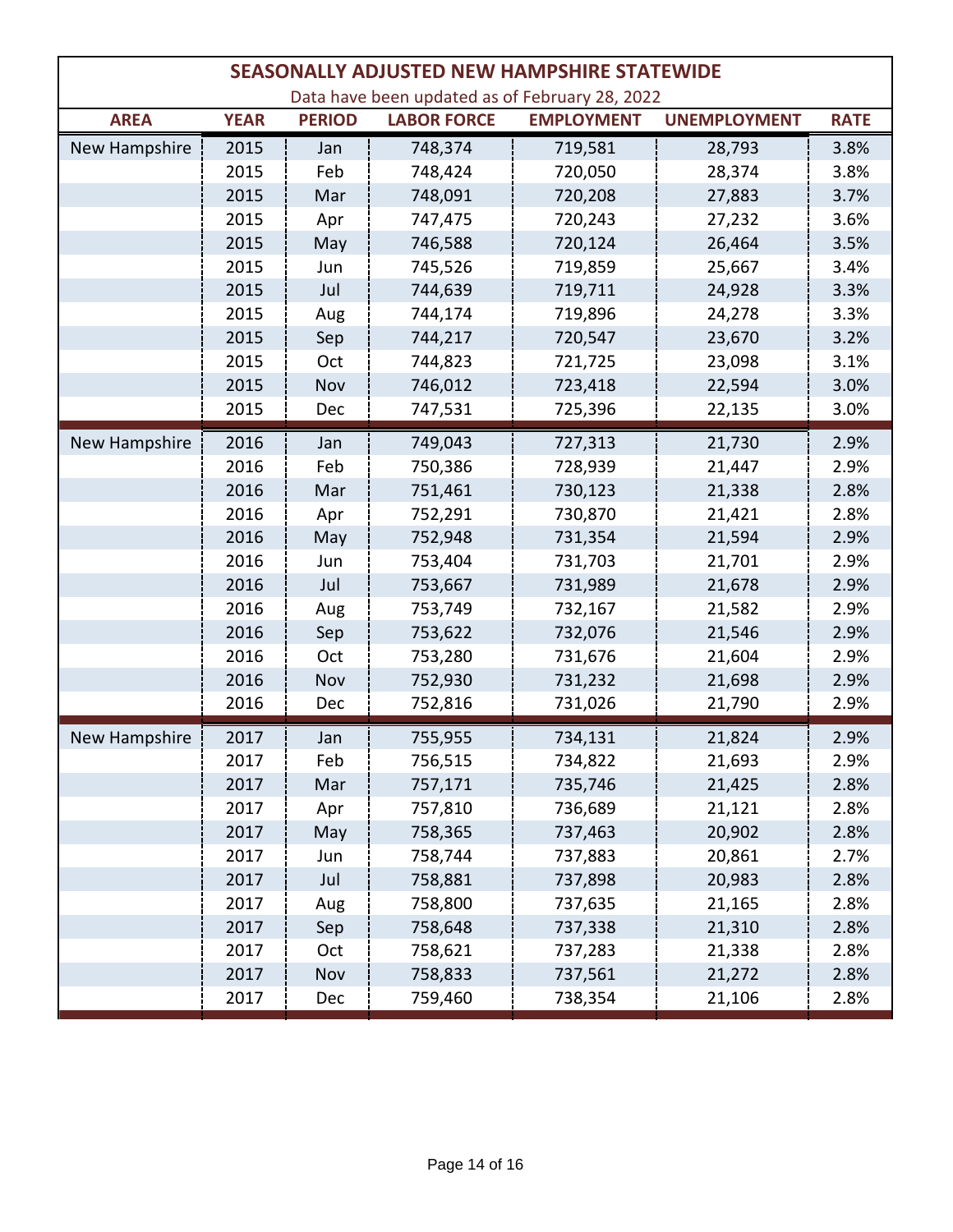| <b>SEASONALLY ADJUSTED NEW HAMPSHIRE STATEWIDE</b> |             |               |                    |                   |                     |             |
|----------------------------------------------------|-------------|---------------|--------------------|-------------------|---------------------|-------------|
| Data have been updated as of February 28, 2022     |             |               |                    |                   |                     |             |
| <b>AREA</b>                                        | <b>YEAR</b> | <b>PERIOD</b> | <b>LABOR FORCE</b> | <b>EMPLOYMENT</b> | <b>UNEMPLOYMENT</b> | <b>RATE</b> |
| <b>New Hampshire</b>                               | 2018        | Jan           | 760,685            | 739,780           | 20,905              | 2.7%        |
|                                                    | 2018        | Feb           | 762,591            | 741,831           | 20,760              | 2.7%        |
|                                                    | 2018        | Mar           | 764,942            | 744,248           | 20,694              | 2.7%        |
|                                                    | 2018        | Apr           | 767,144            | 746,517           | 20,627              | 2.7%        |
|                                                    | 2018        | May           | 768,618            | 748,124           | 20,494              | 2.7%        |
|                                                    | 2018        | Jun           | 769,241            | 748,953           | 20,288              | 2.6%        |
|                                                    | 2018        | Jul           | 769,191            | 749,155           | 20,036              | 2.6%        |
|                                                    | 2018        | Aug           | 768,925            | 749,086           | 19,839              | 2.6%        |
|                                                    | 2018        | Sep           | 768,834            | 749,067           | 19,767              | 2.6%        |
|                                                    | 2018        | Oct           | 769,144            | 749,328           | 19,816              | 2.6%        |
|                                                    | 2018        | Nov           | 769,853            | 749,937           | 19,916              | 2.6%        |
|                                                    | 2018        | Dec           | 770,868            | 750,880           | 19,988              | 2.6%        |
| New Hampshire                                      | 2019        | Jan           | 771,972            | 751,986           | 19,986              | 2.6%        |
|                                                    | 2019        | Feb           | 772,923            | 753,063           | 19,860              | 2.6%        |
|                                                    | 2019        | Mar           | 773,661            | 753,974           | 19,687              | 2.5%        |
|                                                    | 2019        | Apr           | 774,359            | 754,789           | 19,570              | 2.5%        |
|                                                    | 2019        | May           | 775,193            | 755,577           | 19,616              | 2.5%        |
|                                                    | 2019        | Jun           | 776,161            | 756,305           | 19,856              | 2.6%        |
|                                                    | 2019        | Jul           | 777,182            | 756,955           | 20,227              | 2.6%        |
|                                                    | 2019        | Aug           | 778,143            | 757,548           | 20,595              | 2.6%        |
|                                                    | 2019        | Sep           | 778,995            | 758,222           | 20,773              | 2.7%        |
|                                                    | 2019        | Oct           | 779,611            | 758,791           | 20,820              | 2.7%        |
|                                                    | 2019        | Nov           | 779,724            | 758,939           | 20,785              | 2.7%        |
|                                                    | 2019        | Dec           | 778,754            | 758,038           | 20,716              | 2.7%        |
| New Hampshire                                      | 2020        | Jan           | 776,467            | 755,835           | 20,632              | 2.7%        |
|                                                    | 2020        | Feb           | 773,101            | 752,576           | 20,525              | 2.7%        |
|                                                    | 2020        | Mar           | 769,324            | 748,997           | 20,327              | 2.6%        |
|                                                    | 2020        | Apr           | 743,821            | 623,305           | 120,516             | 16.2%       |
|                                                    | 2020        | May           | 756,340            | 666,860           | 89,480              | 11.8%       |
|                                                    | 2020        | Jun           | 754,500            | 681,473           | 73,027              | 9.7%        |
|                                                    | 2020        | Jul           | 758,119            | 694,938           | 63,181              | 8.3%        |
|                                                    | 2020        | Aug           | 756,121            | 705,060           | 51,061              | 6.8%        |
|                                                    | 2020        | Sep           | 758,886            | 712,971           | 45,915              | 6.1%        |
|                                                    | 2020        | Oct           | 757,130            | 717,628           | 39,502              | 5.2%        |
|                                                    | 2020        | Nov           | 756,730            | 720,314           | 36,416              | 4.8%        |
|                                                    | 2020        | Dec           | 756,086            | 721,820           | 34,266              | 4.5%        |